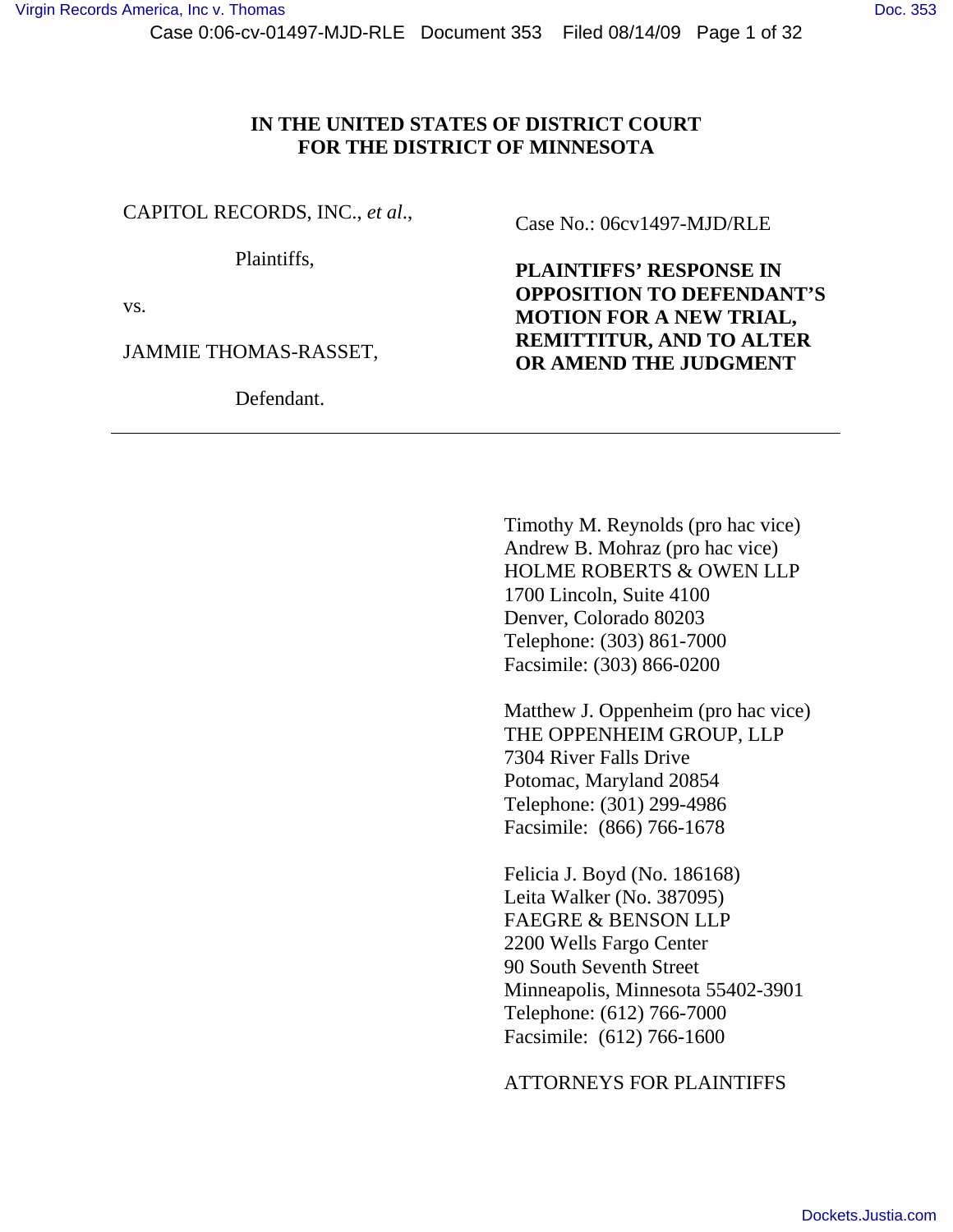# **TABLE OF CONTENTS**

| I.   |                                                                                                                                   |    |                                                                                                               |  |
|------|-----------------------------------------------------------------------------------------------------------------------------------|----|---------------------------------------------------------------------------------------------------------------|--|
|      | Defendant Waived the Argument that the Jury's Award Is<br>A.                                                                      |    |                                                                                                               |  |
|      | <b>B.</b>                                                                                                                         |    |                                                                                                               |  |
|      |                                                                                                                                   | 1. |                                                                                                               |  |
|      |                                                                                                                                   | 2. | <b>Statutory Damages Are Reviewed Under a Much More</b><br>Deferential Standard Than That Applied to Punitive |  |
|      |                                                                                                                                   | 3. | The Jury's Award of Statutory Damages to Plaintiffs                                                           |  |
| II.  |                                                                                                                                   |    |                                                                                                               |  |
| III. | The Court Should Refuse To Reconsider Defendant's Legal Arguments<br>Regarding Suppression Of MediaSentry Evidence And A Need For |    |                                                                                                               |  |
|      |                                                                                                                                   |    |                                                                                                               |  |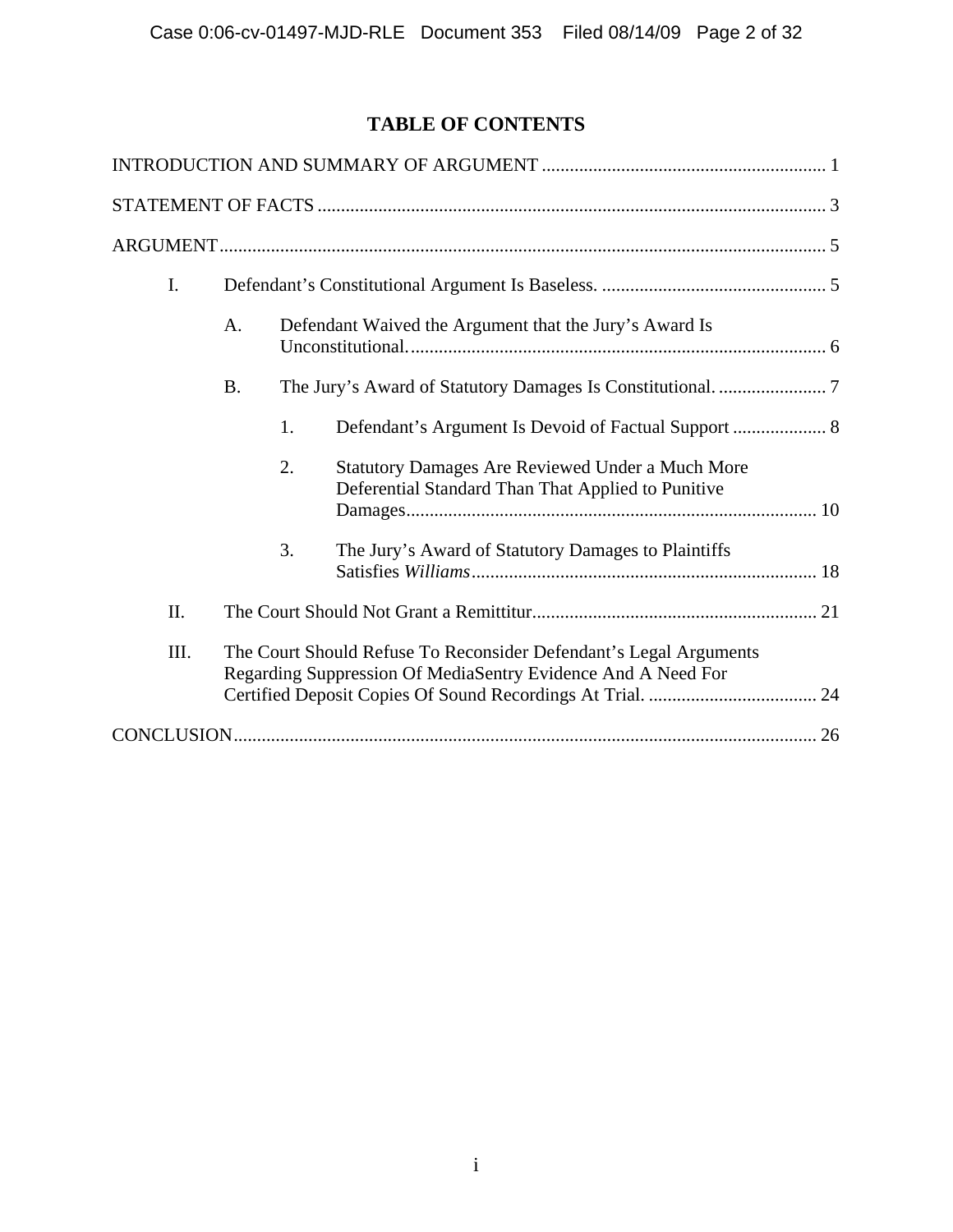# **TABLE OF AUTHORITIES**

# **CASES**

| Accounting Outsourcing, LLC v. Verizon Wireless Personal Commc'ns, L.P.,  |  |
|---------------------------------------------------------------------------|--|
| BMW of N. America, Inc. v. Gore,                                          |  |
| Bateman v. Mnemonics, Inc.,                                               |  |
| <i>Brady v. Daly,</i>                                                     |  |
| Browning-Ferris Industrial of Vt., Inc. v. Kelco Disposal, Inc.,          |  |
| Columbia Pictures Television, Inc. v. Krypton Broad. of Birmingham, Inc., |  |
| Douglas v. Cunningham,                                                    |  |
| Eich v. Board of Regents,                                                 |  |
| F.W. Woolworth Co. v. Contemporary Arts, Inc.,                            |  |
| Feltner v. Columbia Pictures Television, Inc.,                            |  |
| Gutierrez-Rodriguez v. Cartagena,                                         |  |
| Hagerman v. Yukon Energy Corp.,                                           |  |
| Herold v. Burlington N., Inc.,                                            |  |
| Holtzman v. Caplice,                                                      |  |
| Kenro, Inc. v. Fax Daily, Inc.,                                           |  |
| King v. Brewer,                                                           |  |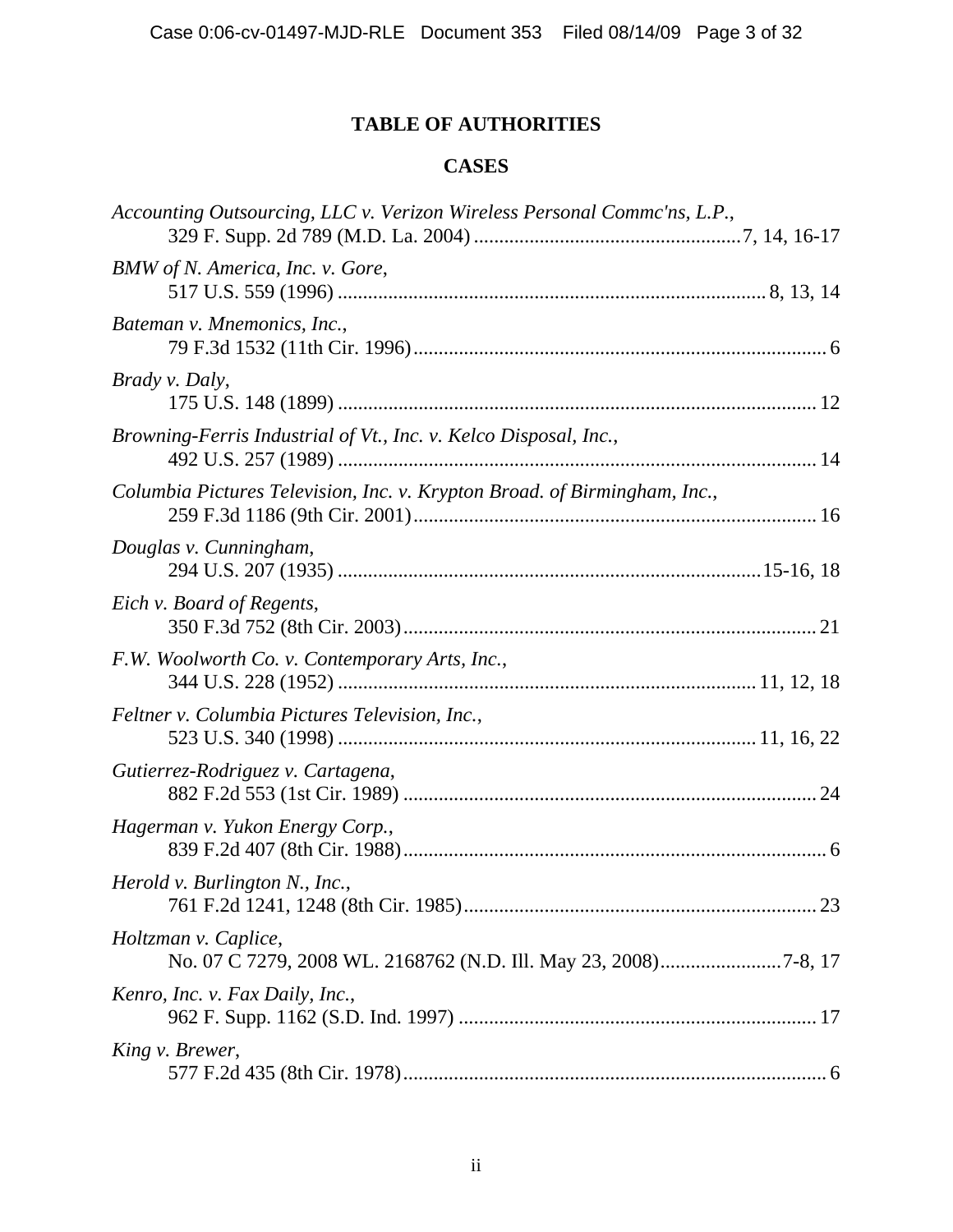| L.A. Westermann Co. v. Dispatch Printing Co.,                   |  |
|-----------------------------------------------------------------|--|
| Levka v. City of Chicago,                                       |  |
| Lowry's Reports, Inc. v. Legg Mason, Inc.,                      |  |
| McCabe v. Mais,                                                 |  |
| Parker v. Time Warner Entertainment Co., L.P.,                  |  |
| Philip Morris USA v. Williams,                                  |  |
| Ross v. Kansas City Power & Light Co.,                          |  |
| SESAC, Inc. v. WPNT, Inc.,                                      |  |
| Shaw v. United States,                                          |  |
| Smith v. Updegraff,                                             |  |
| Sony BMG Music Entertainment v. Tenenbaum,                      |  |
| Sony BMG Music Entertainment v. Tenenbaum,                      |  |
| St. Louis, I.M. & S. Railway Co. v. Williams,                   |  |
| Superior Form Builders, Inc. v. Dan Chase Taxidermy Supply Co., |  |
| Taylor v. Otter Tail Corp.,                                     |  |
| Texas v. America Blastfax, Inc.,                                |  |
| United States v. Beason,                                        |  |
| United States v. Samples,                                       |  |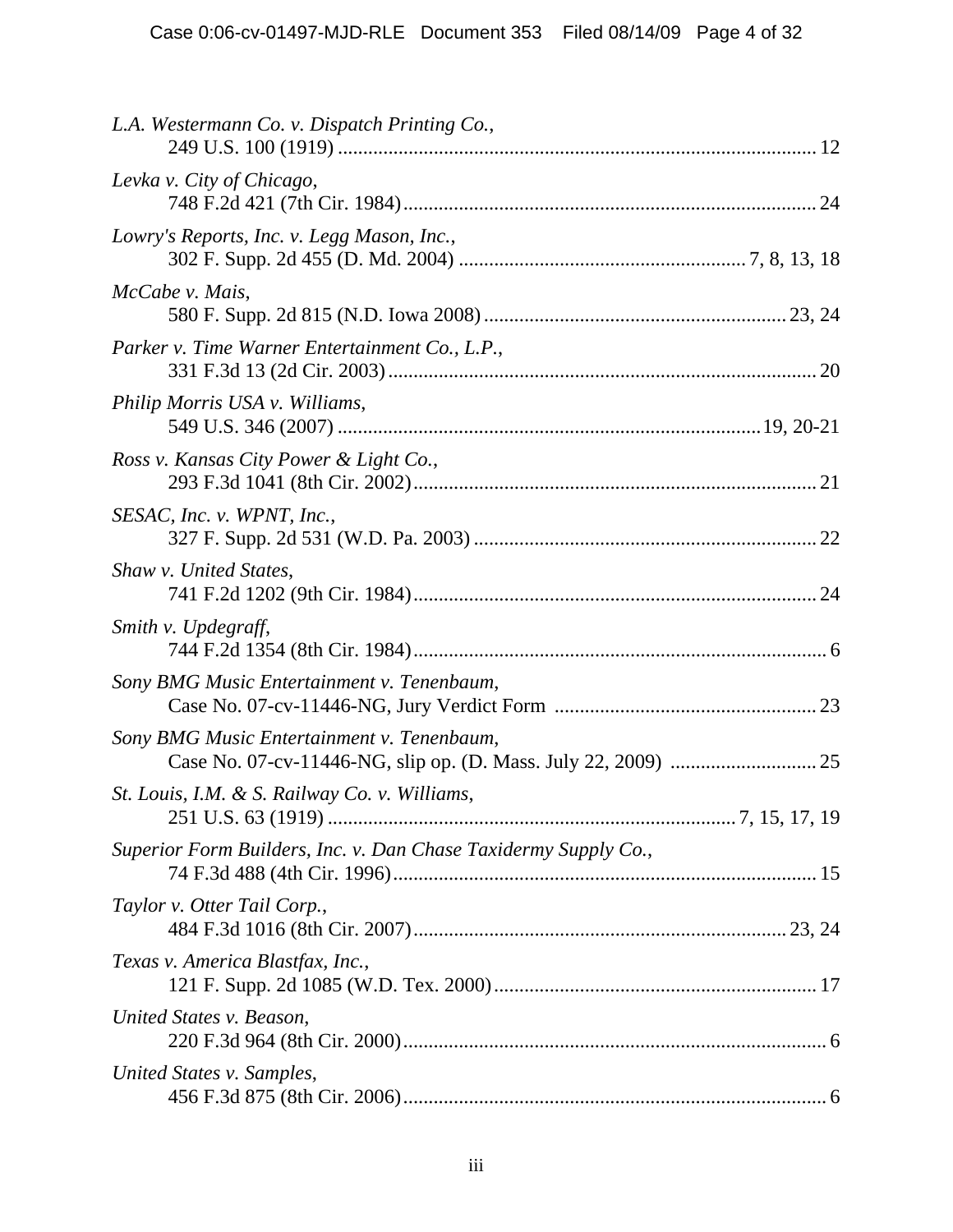| Universal City Studios, Inc. v. Reimerdes,                                                                                    |
|-------------------------------------------------------------------------------------------------------------------------------|
| Vogler v. Blackmore,<br>23                                                                                                    |
| Zomba Enterprises, Inc. v. Panorama Records,<br>491 F.3d 584 (6th Cir. 2007), cert. denied, 128 S. Ct. 2429 (2008)  7, 14, 15 |

## **FEDERAL STATUTES**

## **FEDERAL RULES**

|--|--|--|--|

# **LEGISLATIVE MATERIALS**

| Staff of House Comm. on the Judiciary, 87th Cong., Report of the Register of |  |
|------------------------------------------------------------------------------|--|
| Copyrights on the General Revision of the U.S. Copyright Law (Comm.          |  |
| Print 1961) (reprinted in 8 Melville B. Nimmer and David Nimmer,             |  |
|                                                                              |  |

## **OTHER AUTHORITIES**

| Colleen P. Murphy, Judicial Assessment of Legal Remedies, |  |
|-----------------------------------------------------------|--|
|                                                           |  |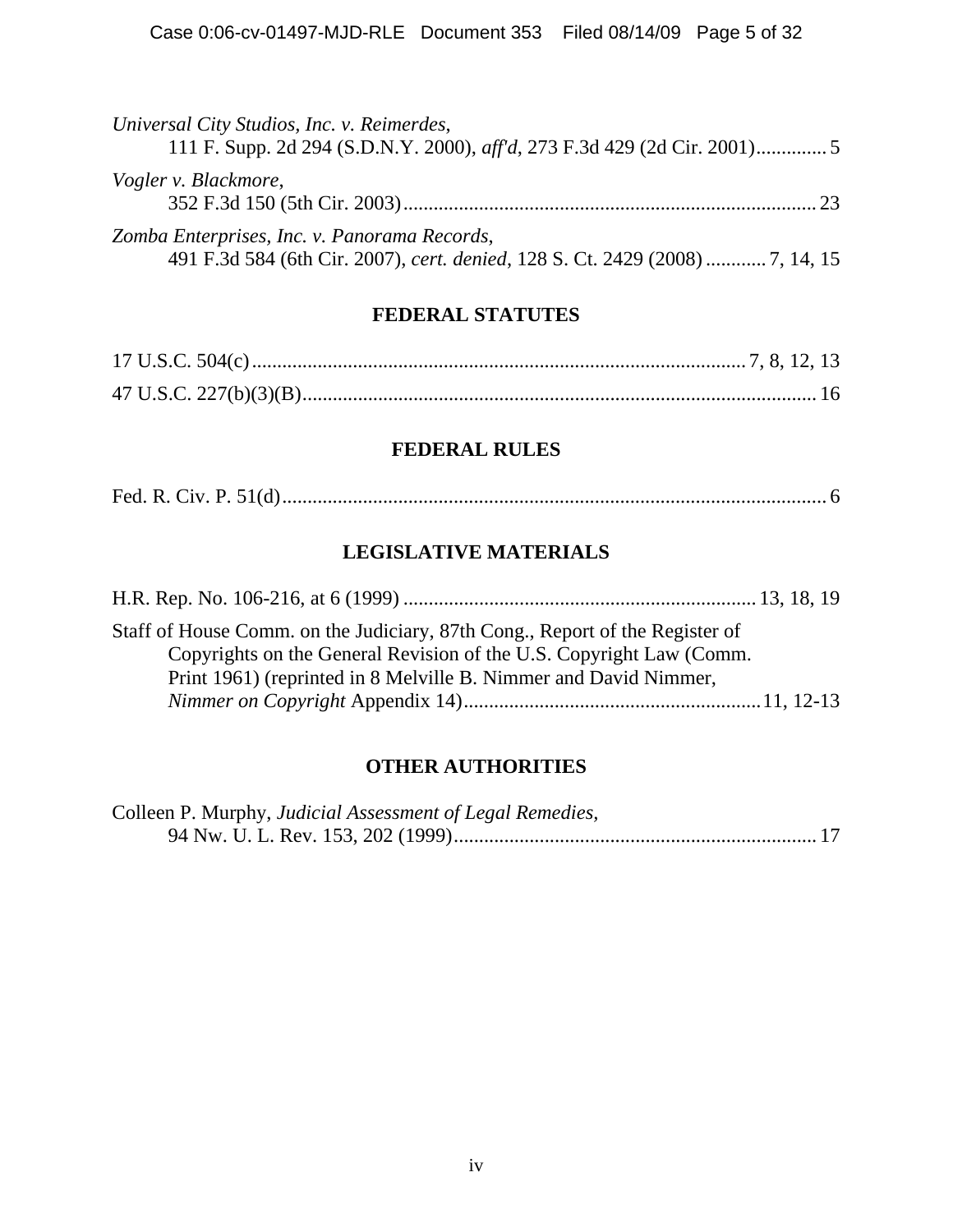Plaintiffs respectfully submit this response in opposition to Defendant's Motion for a New Trial, Remittitur, and to Alter or Amend the Judgment ("Motion," Doc. No. 344), and state as follows:

#### **INTRODUCTION AND SUMMARY OF ARGUMENT**

Two separate juries have now found Defendant liable for willfully infringing Plaintiffs' copyrights, and they did so based on overwhelming evidence of Defendant's wrongdoing. Yet Defendant now moves to set aside or limit the latest jury's award even though there is no dispute that the Court correctly instructed the jury regarding the appropriate range of statutory damages and the jury followed that instruction.

In making this motion, Defendant pays little regard or attention to the substantial deference that must be given to Congress in legislating the appropriate range of statutory damages and to juries in awarding those damages. Instead, Defendant asks this Court to do what no Court has ever done – find that a verdict that falls within the statutory range set forth in Section 504 of the Copyright Act nevertheless fails to comply with due process and is therefore unconstitutional. Alternatively, Defendant contends that the damage award is "grossly excessive," and therefore subject to remittitur. Finally, Defendant reasserts in cursory fashion her arguments, previously rejected by this Court, seeking to suppress all evidence collected by MediaSentry and objecting to a lack of certified copies of sound recordings deposited with the Copyright Office at trial. (Def. Mot. at 2.) Defendant's motion fails in every respect.

First, Defendant's constitutional arguments lack any merit and should not even be reached if the Court concludes that a remittitur is legally permissible for an award of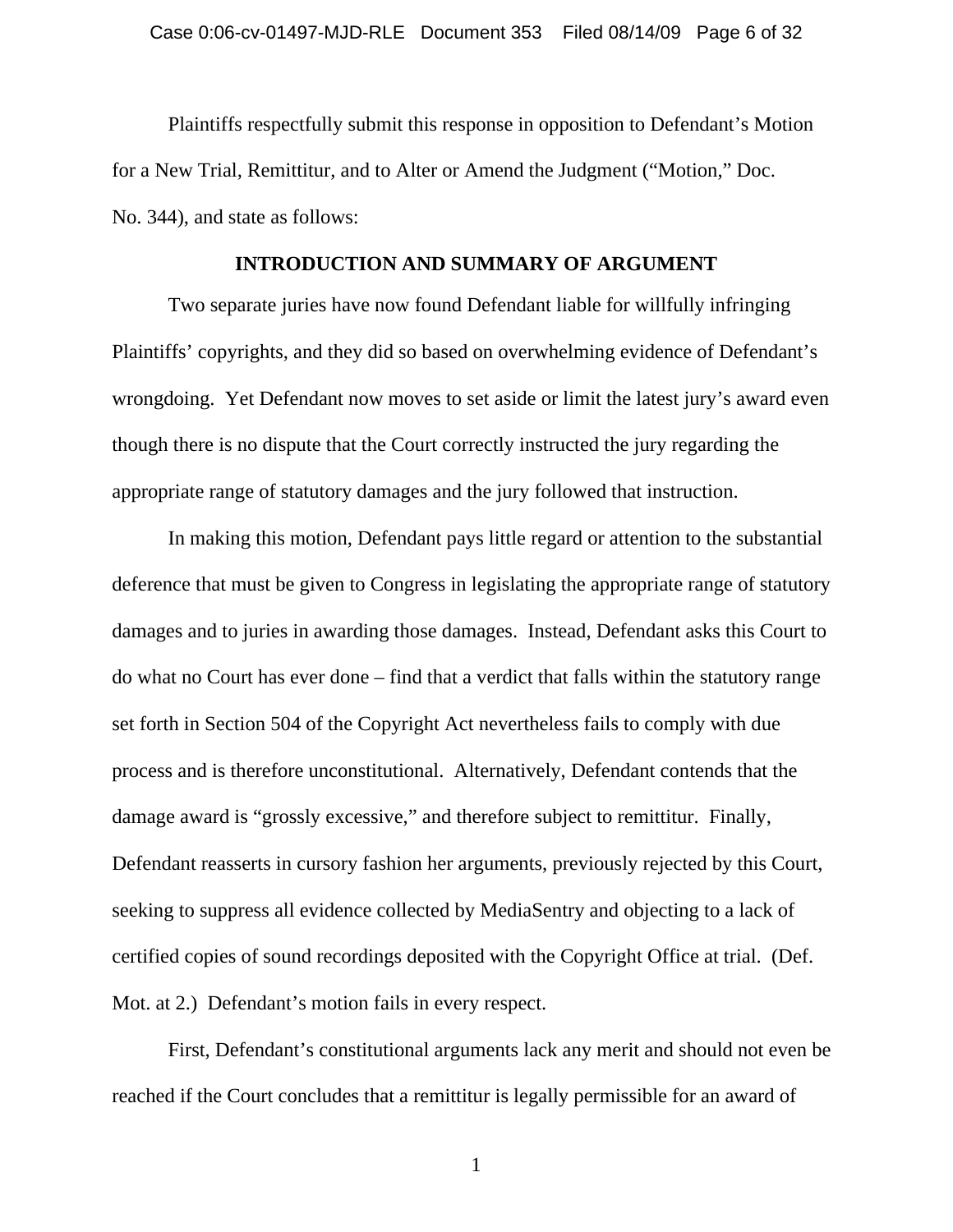#### Case 0:06-cv-01497-MJD-RLE Document 353 Filed 08/14/09 Page 7 of 32

statutory damages (a proposition that Plaintiffs dispute), because that remedy effectively moots Defendant's constitutional challenge. More importantly, though, Defendant failed to preserve the constitutional arguments pressed here and, in any event, those arguments all lack factual and legal support. Given all the evidence presented at trial, most of which Defendant ignores, there is no basis for concluding that the jury's selection of a damage figure within the range authorized by Congress for willful copyright infringement violated the Due Process Clause. The due process concerns analyzed in punitive damage cases simply have no applicability to an award of statutory damages. Indeed, Plaintiffs have found no case where a court has ever struck down a statutory damages award on this basis.

Second, there is no basis for a remittitur. Even if a court has the power to remit an award authorized by Congress (which Plaintiffs dispute), the facts of this case – 24 acts of willful infringement, providing immediate access to hundreds of other works for copying by any of the millions of users of the KaZaA network, clear evidence of destruction of evidence, perjury, and a demonstrated need for significant deterrence – amply justify a very substantial award. That said, if the Court nonetheless determines that some reduction is both legally permissible and factually warranted, in order to achieve finality in this case, Plaintiffs would consider a remittitur rather than participating in a third trial. But they will do so only if the damages fully take into account the evidence in the case. In addition, the three jury verdicts that have been reached in individual file-sharing cases – the two verdicts from this case and the recent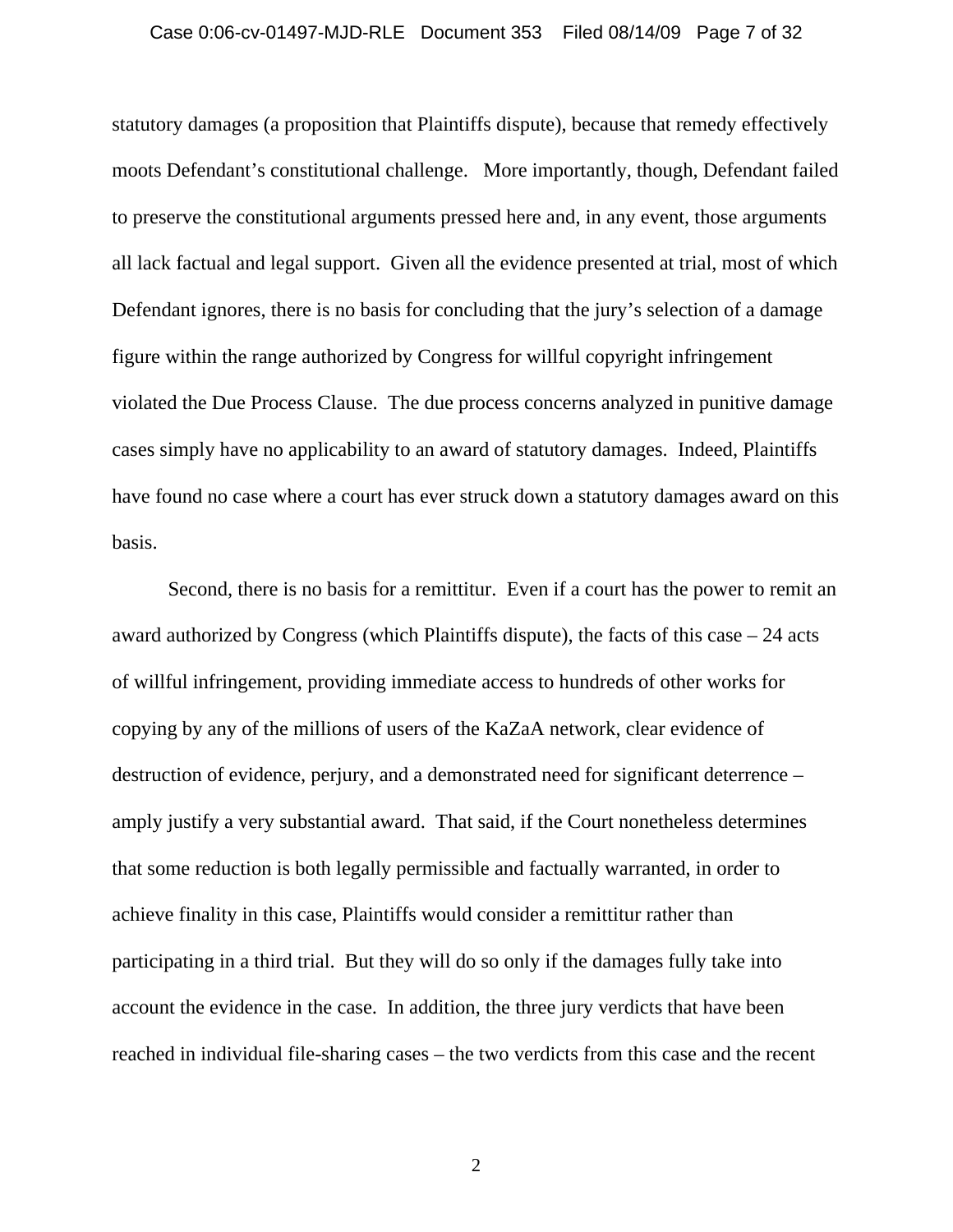*Tenenbaum* verdict in Massachusetts – should inform that decision as they reflect what a jury could reasonably find.

Finally, Defendant puts forth no new evidence to support her arguments regarding either the suppression of MediaSentry's evidence of infringement or the lack of deposit copies of sound recordings from the Copyright Office. The Court rejected these arguments when first raised by Defendant, and should not reconsider them now.

### **STATEMENT OF FACTS**

On June 18, 2009, the jury returned its verdict, finding that Defendant had willfully infringed all 24 of Plaintiffs' sound recordings at issue and awarding Plaintiffs statutory damages in the amount of \$80,000 for each act of willful infringement. (Doc. No. 336.) On June 19, 2009, the Court entered judgment on the jury's verdict. ("Judgment," Doc. No. 338.)<sup>1</sup> On July 6, 2009, Defendant filed her Motion seeking to (1) strike the statutory damages portion of the Judgment; (2) remit the statutory damages award to the statutory minimum; or (3) set aside the verdict and order a new trial on all issues under Rule 59(a). (Def. Mot. at 2.)

Defendant's Motion ignores completely the overwhelming evidence of Defendant's willful and unrepentant infringing conduct that provided the basis for the jury's verdict. In addition to the 24 works in suit, Plaintiffs proved that Defendant had approximately 1,700 digital audio files – many of them Plaintiffs' copyrighted sound

<sup>&</sup>lt;u>1</u> <sup>1</sup> Although Plaintiffs, as prevailing parties under Section 505 of the Copyright Act, are also entitled to recover their attorney fees from Defendant, they have not sought fees in this case.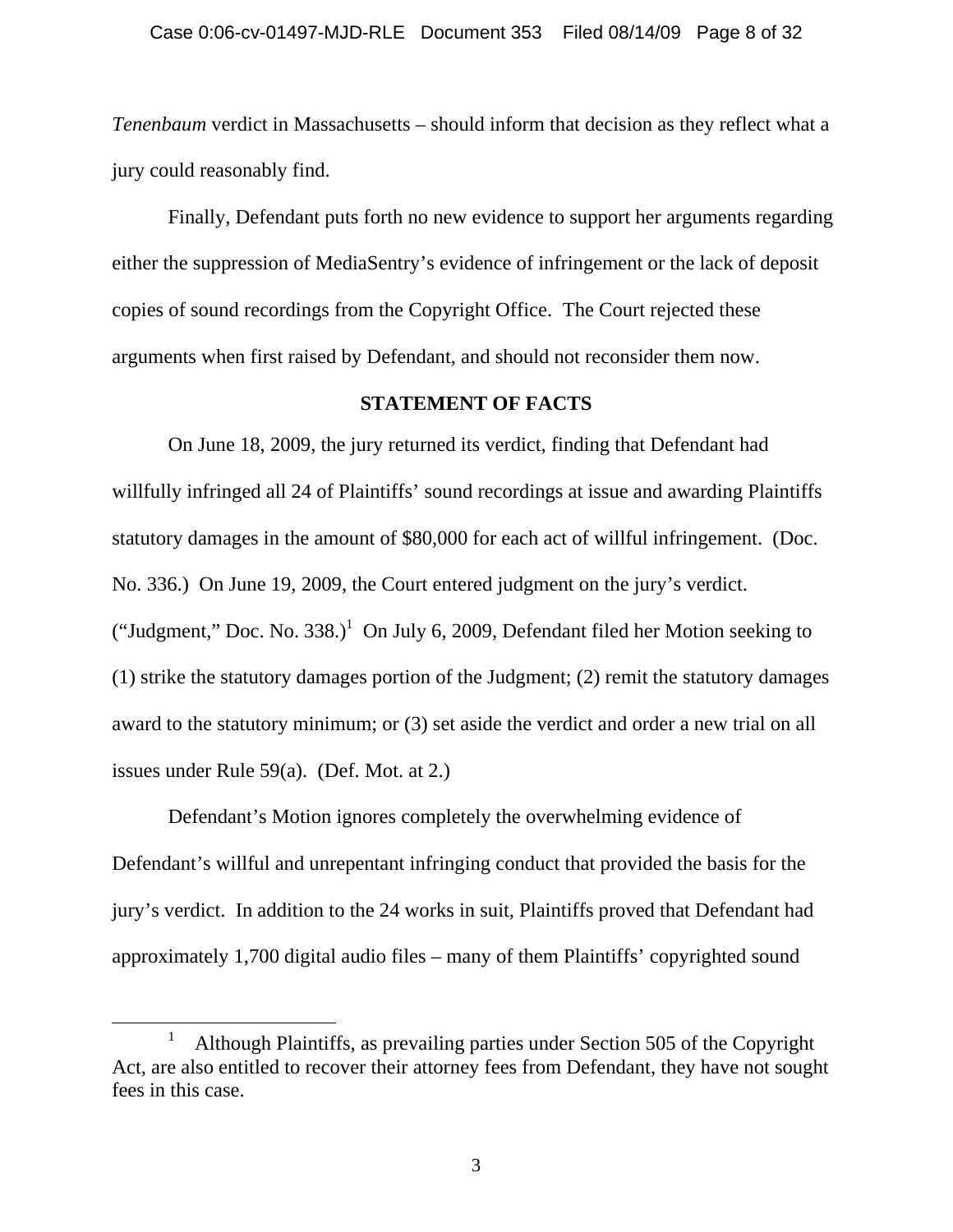recordings – in her KaZaA shared folder on her computer at the time MediaSentry detected her infringement. Plaintiffs' evidence demonstrated that Defendant had copied these sound recordings from other KaZaA users and that Defendant distributed these copyrighted recordings on KaZaA until she learned that Plaintiffs had detected her infringement. Defendant testified that she had studied the *Napster* case in college and knew that copying and sharing copyrighted music files over the Internet was illegal. Plaintiffs also demonstrated that Defendant refused to accept responsibility for her actions, including intentionally concealing her infringement by providing Plaintiffs, her counsel, and her own expert with a brand new computer hard drive that she knew would have no evidence of her infringement rather than the actual drive that she used to infringe. She also pointed to a parade of completely implausible possible culprits who might have used both her computer and her "tereastarr" user name to commit the various acts of copyright infringement, none of which the jury believed.

In addition, Defendant's misconduct caused significant damage to Plaintiffs. While Plaintiffs, under the Copyright Act, did not need to prove actual damages, there can hardly be any dispute that there is substantial damage caused by the rampant piracy of users of peer-to-peer services. It strains credulity to suggest that unlimited downloading and uploading of free music to millions of users of peer-to-peer services somehow does not impact the legitimate market for music. In fact, Plaintiffs' witnesses, including Wade Leak and JoAn Cho, testified to the substantial harm caused by the massive distribution of their copyrighted sound recordings over peer-to-peer networks such as KaZaA, including lost revenues, layoffs, and a diminished capability to identify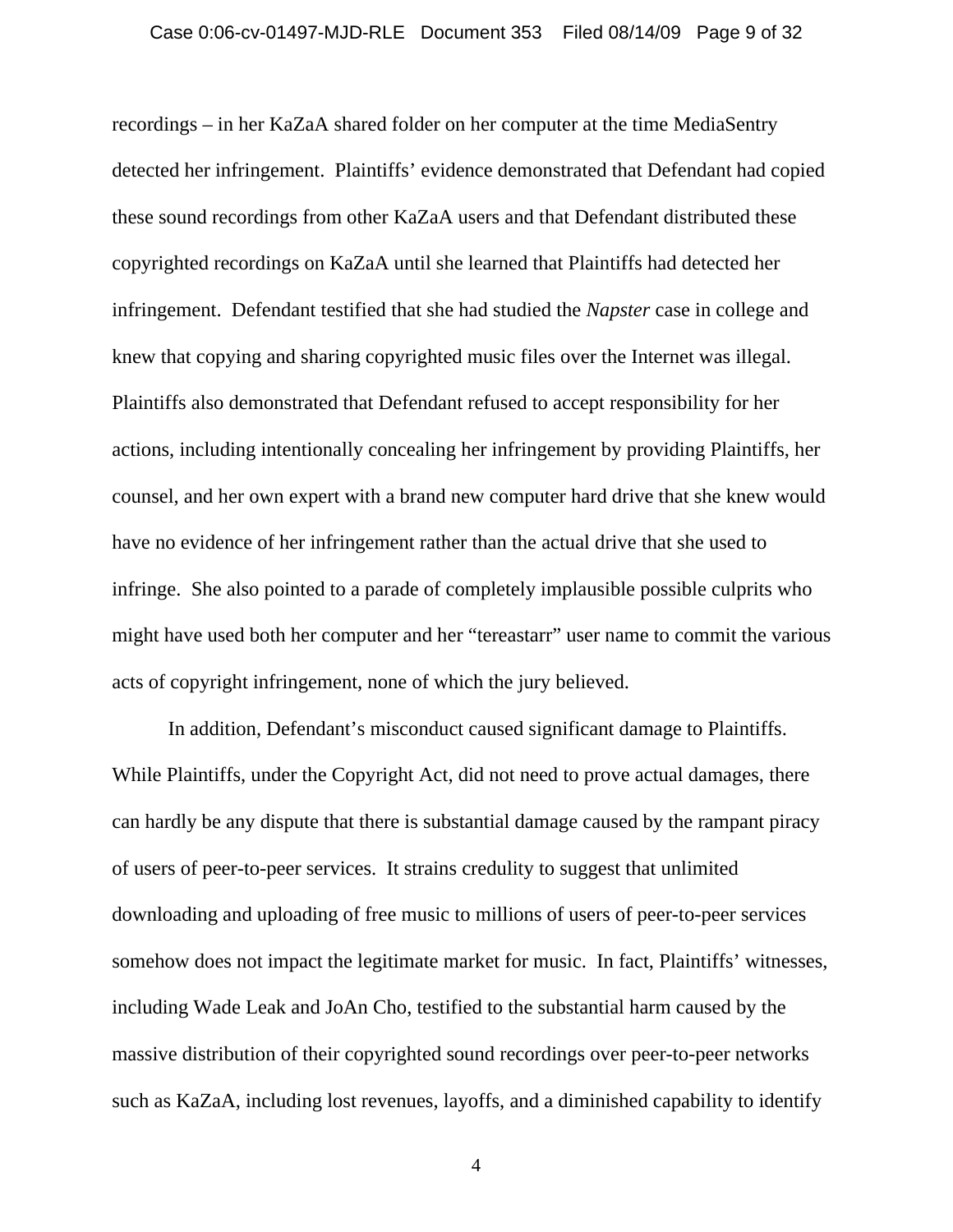and promote new talent. As Mr. Leak testified, such conduct, as practiced by Defendant and numerous others, has seriously hurt Plaintiffs' digital market for the songs at issue. Legitimate markets simply cannot compete with free. Defendant's actions amounted to the exercise of a blanket worldwide license to reproduce and distribute Plaintiffs' copyrighted sound recordings, and the cost of such a license on the open market would involve "buying the company." *See Universal City Studios, Inc. v. Reimerdes*, 111 F. Supp. 2d 294, 331-32 (S.D.N.Y. 2000) (describing harm from infringement over the Internet as "exponential rather than linear"), *aff'd*, 273 F.3d 429 (2d Cir. 2001). The jury obviously found the testimony about the impact of Defendant's willful infringement and the substantial need to deter such conduct persuasive and compelling.

#### **ARGUMENT**

### **I. Defendant's Constitutional Argument Is Baseless.**

Defendant asserts that "the statutory-damages provision of the Copyright Act, as applied in her case, offends the Due Process Clause and is not law." (Def. Mot. at 3.) As noted above, if the Court determines that remittitur is appropriate, it will effectively have mooted any constitutional concerns. Moreover, Defendant has waived the issue by failing time and again to raise any constitutional challenge to an award of statutory damages within the range set by Congress. If the Court nevertheless reaches the constitutional issue, it should rule that the claim has no merit.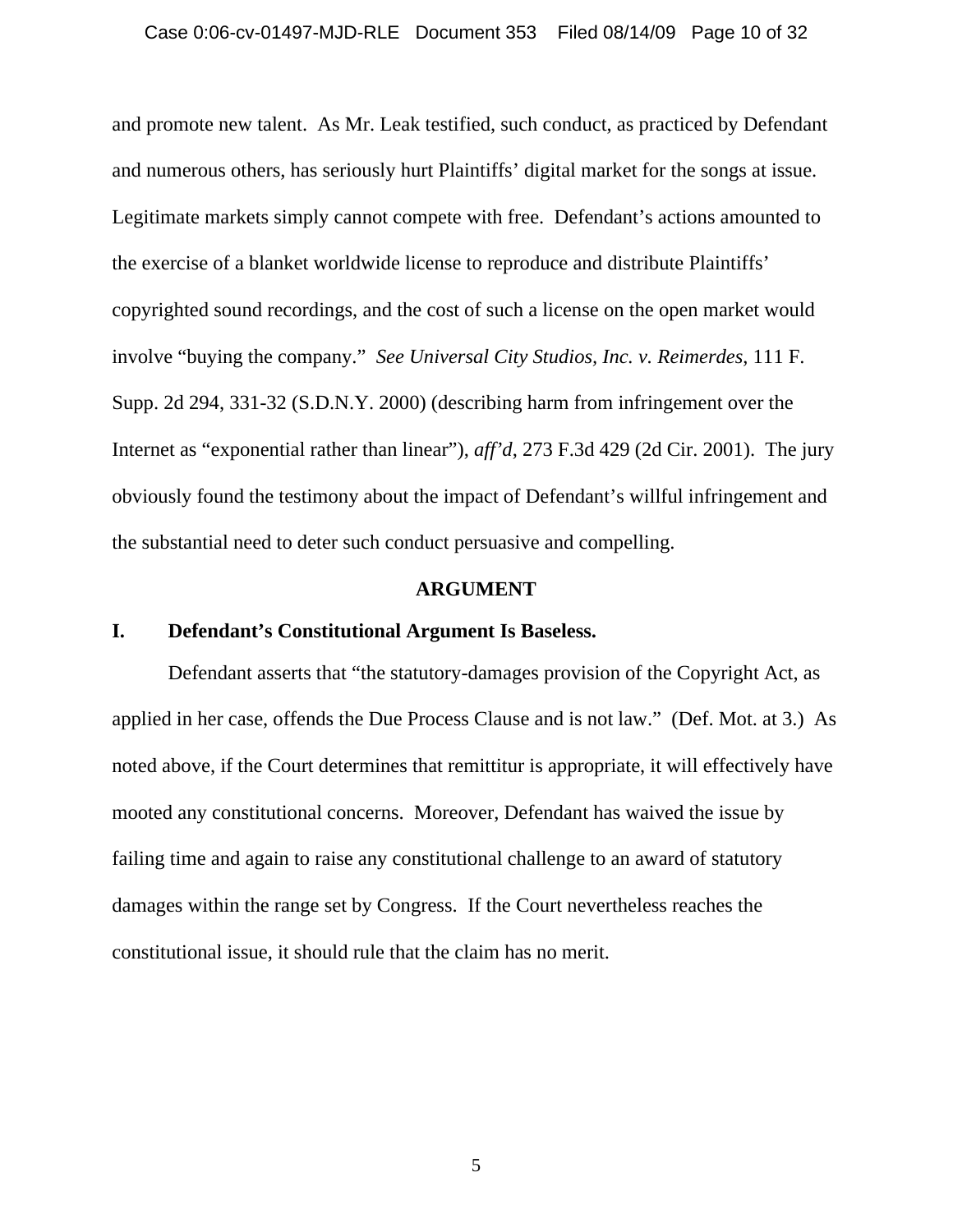## **A. Defendant Waived the Argument that the Jury's Award Is Unconstitutional.**

In seeking a new trial under Rule 59, a party must show that she made an appropriate objection, stating the grounds for the objection with particularity, before the commencement of jury deliberations. *See Hagerman v. Yukon Energy Corp.*, 839 F.2d 407, 413-14 (8th Cir. 1988); *Bateman v. Mnemonics, Inc.*, 79 F.3d 1532, 1543-44 (11th Cir. 1996).<sup>2</sup> In addition, a party may not complain that she has been denied a fair trial after inviting the very error about which she complains. *See United States v. Samples*, 456 F.3d 875, 884 (8th Cir. 2006); *United States v. Beason*, 220 F.3d 964, 968 (8th Cir. 2000); *King v. Brewer*, 577 F.2d 435, 441-43 (8th Cir. 1978).

Here, Plaintiffs made it abundantly clear that they intended to seek statutory damages in this case. They raised the issue in their Complaint, in their Rule 26(a)(1) disclosures, in their discovery responses, in their statement of the case, and in their proposed jury instructions and verdict form. The Court, in turn, proposed to instruct the jury that it could award statutory damages for each infringement proved at trial anywhere within the range established by Congress. Not only did Defendant not object to these instructions, she had herself submitted proposed jury instructions expressly asking that

 $\overline{\ }$  2 <sup>2</sup> See also Fed. R. Civ. P. 51(d) ("A party may assign as error: (A) an error in an instruction actually given, if that party properly objected; or (B) a failure to give an instruction, if that party properly requested it and—unless the court rejected the request in a definitive ruling on the record—also properly objected."); *Smith v. Updegraff*, 744 F.2d 1354, 1367 (8th Cir. 1984) ("We believe Rule 51 was intended to encompass jury verdict forms and find no compelling reason to decide otherwise.").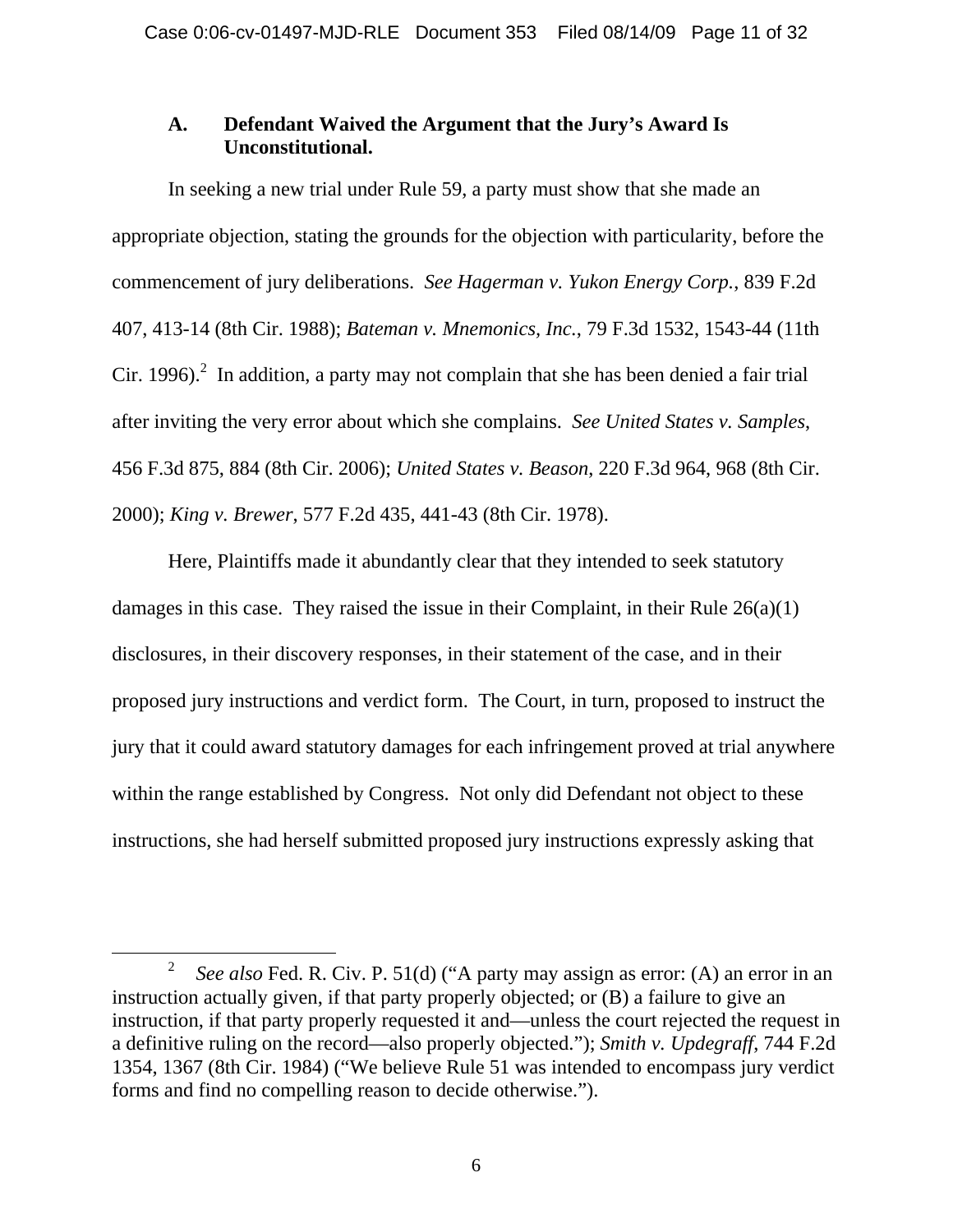the jury be instructed on the full range of statutory damages available to Plaintiffs under the Copyright Act. (Doc. No. 271 at 8.)

Having invited the Court to instruct the jury that it could award statutory damages within the range specified by the Copyright Act, and having failed to object to the Court's instruction to that effect, Defendant cannot now be heard to argue that the jury's award within that very range is somehow unconstitutional on its face.<sup>3</sup>

## **B. The Jury's Award of Statutory Damages Is Constitutional.**

Defendant's constitutional attack on the damage award is, in any event, baseless. In challenging the jury's award, Defendant relies on facts not in evidence. Furthermore, the award falls well within the statutory range for willful infringement that Congress authorized in 17 U.S.C. § 504(c). It follows that the Court must analyze the constitutionality of the award under the highly deferential standard articulated in *St. Louis, I.M. & S. Ry. Co. v. Williams*, 251 U.S. 63 (1919). *See Zomba Enters., Inc. v. Panorama Records*, 491 F.3d 584, 587 (6th Cir. 2007), *cert. denied*, 128 S. Ct. 2429 (2008); *Lowry's Reports, Inc. v. Legg Mason, Inc.*, 302 F. Supp. 2d 455, 460 (D. Md. 2004); *Accounting Outsourcing, LLC v. Verizon Wireless Pers. Commc'ns, L.P.*, 329 F. Supp. 2d 789, 808-09 (M.D. La. 2004); *Holtzman v. Caplice*, No. 07 C 7279, 2008 WL

 $\frac{1}{3}$  $\frac{3}{10}$  In post-trial briefing following the first jury trial in this case, Defendant raised a due process challenge to the jury's award of statutory damages. The Court did not rule on that argument when it ordered a new trial. At no point other than her two post-trial briefs, however, has Defendant challenged the constitutionality of statutory damages for copyright infringement. Because the Court expressly ruled that the second trial was a new trial as to all issues (Doc. No. 197 at 40.), Defendant's failure to raise a due process challenge during the second trial means that Defendant has waived it.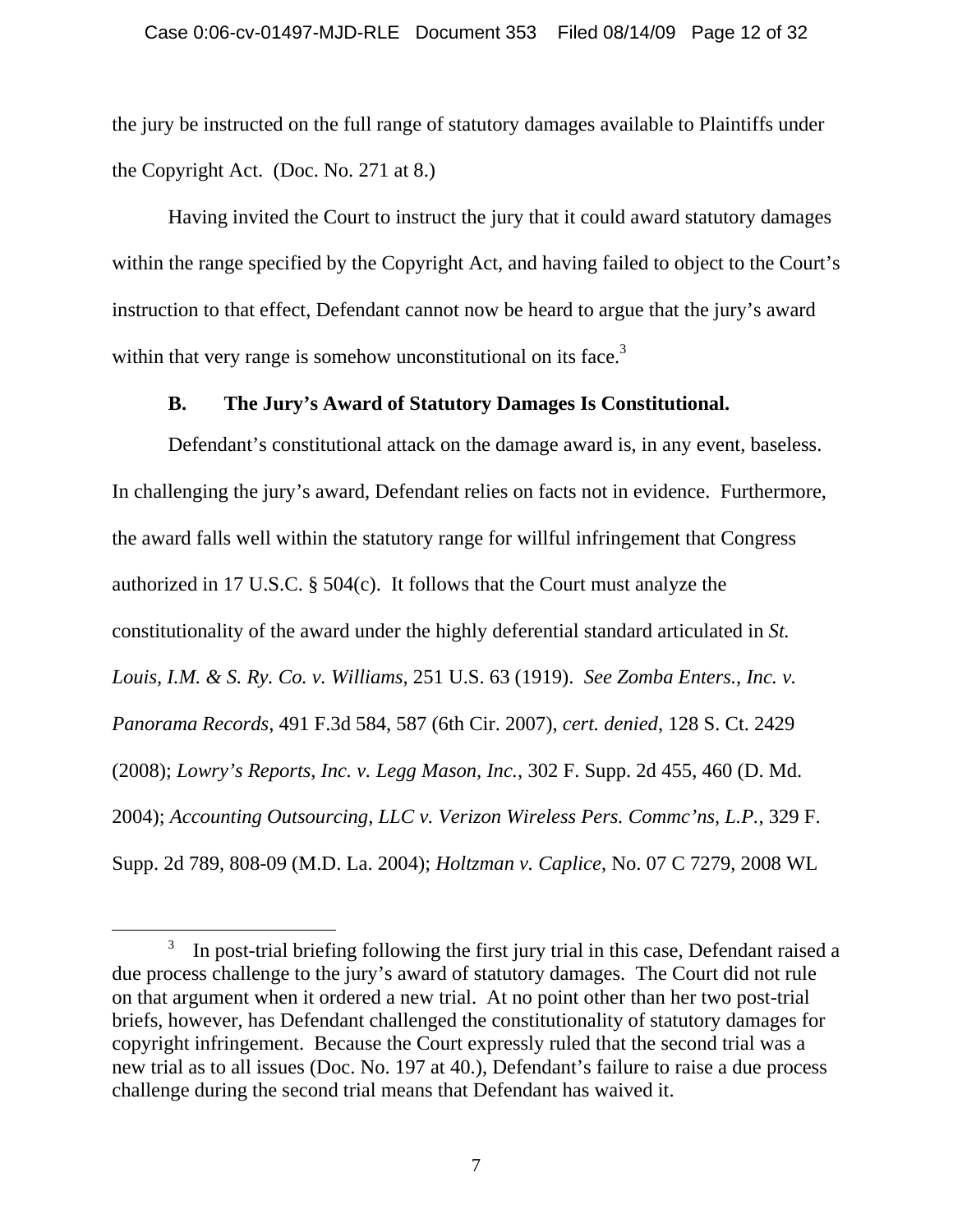2168762, at \*6-7 (N.D. Ill. May 23, 2008). Defendant's reliance on the Supreme Court's punitive damages jurisprudence – including the three guideposts established in *BMW of N. Am., Inc. v. Gore*, 517 U.S. 559 (1996) – is entirely misplaced, both legally and factually.

### **1. Defendant's Argument Is Devoid of Factual Support.**

Defendant premises her challenge to the jury's award of statutory damages on a factual argument entirely without support in the record. According to her, the actual harm caused by her infringement should be calculated as either \$1.29 per song or \$15 per album. (Def. Mot. at 2.) Her entire argument flows from this erroneous and unsupported assertion that the only thing that she did was download a few songs. Defendant would have this Court believe that she simply stole 24 songs, roughly the equivalent of two albums. In fact, there were 1,700 songs in her directory which she shared with the millions of users of the KaZaA network. The record is clear that the Defendant did exponentially more than simply steal 24 songs.

Pursuant to 17 U.S.C.  $\S$  504(c)(1), Plaintiffs chose to seek statutory damages rather than actual damages. Plaintiffs were therefore not required to present proof of actual damages resulting from Defendant's infringement, although the harm to Plaintiffs was amply demonstrated. *Lowry's Reports*, 302 F. Supp. 2d at 459 (explaining that "[b]ecause statutory damages are an alternative to actual damages, there has never been a requirement that statutory damages must be strictly related to actual injury"). At trial, Defendant might have attempted to elicit testimony that Plaintiffs' actual damages were merely \$1.29 or \$15 per track, in an effort to have the jury limit the statutory damages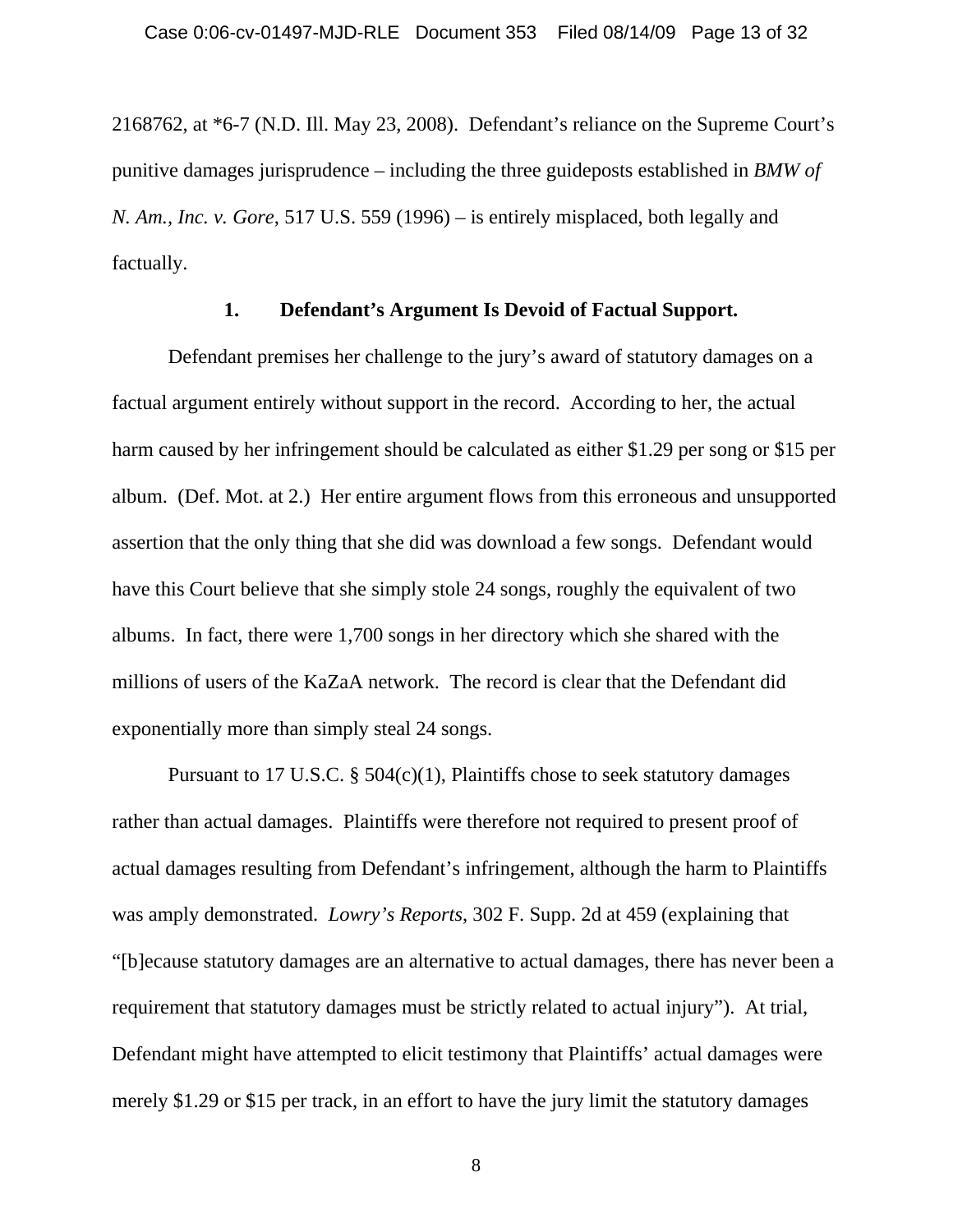#### Case 0:06-cv-01497-MJD-RLE Document 353 Filed 08/14/09 Page 14 of 32

they awarded based on the fact that the actual damages were low. But Defendant apparently had no evidence of this and did not present it to the jury. In fact, Defendant failed at trial to address the actual harm caused by her infringement.

 On the other hand, the testimony from witnesses for the Plaintiffs strongly supported the theory that the harm was substantially more than simply the amount it would cost to legally download a song or album. The evidence showed that Defendant willfully infringed 24 of Plaintiffs' copyrighted works. Moreover, Defendant had more than 1,700 digital audio files in her KaZaA shared folder on her personal computer that she distributed for copying by any other user of the KaZaA network. These song files were in Defendant's shared folder for a long period of time, and Defendant left her computer on and connected to the Internet "all the time." By placing and storing these files in her KaZaA shared folder, Defendant was distributing Plaintiffs' copyrighted works in an unlimited, unprotected, and viral method because any of the millions of other users on the KaZaA network, all of whom were looking to download for free, could easily access these files, download them, and subsequently allow untold numbers of other people to do the same.

 The evidence permitted the jury to conclude that Defendant disseminated actual copies of Plaintiffs' copyrighted works to other users on the network many times. Witnesses for the Plaintiffs, such as Wade Leak, testified that the cost of obtaining a license that would allow someone to engage in Defendant's actions would be unheard of and prohibitive.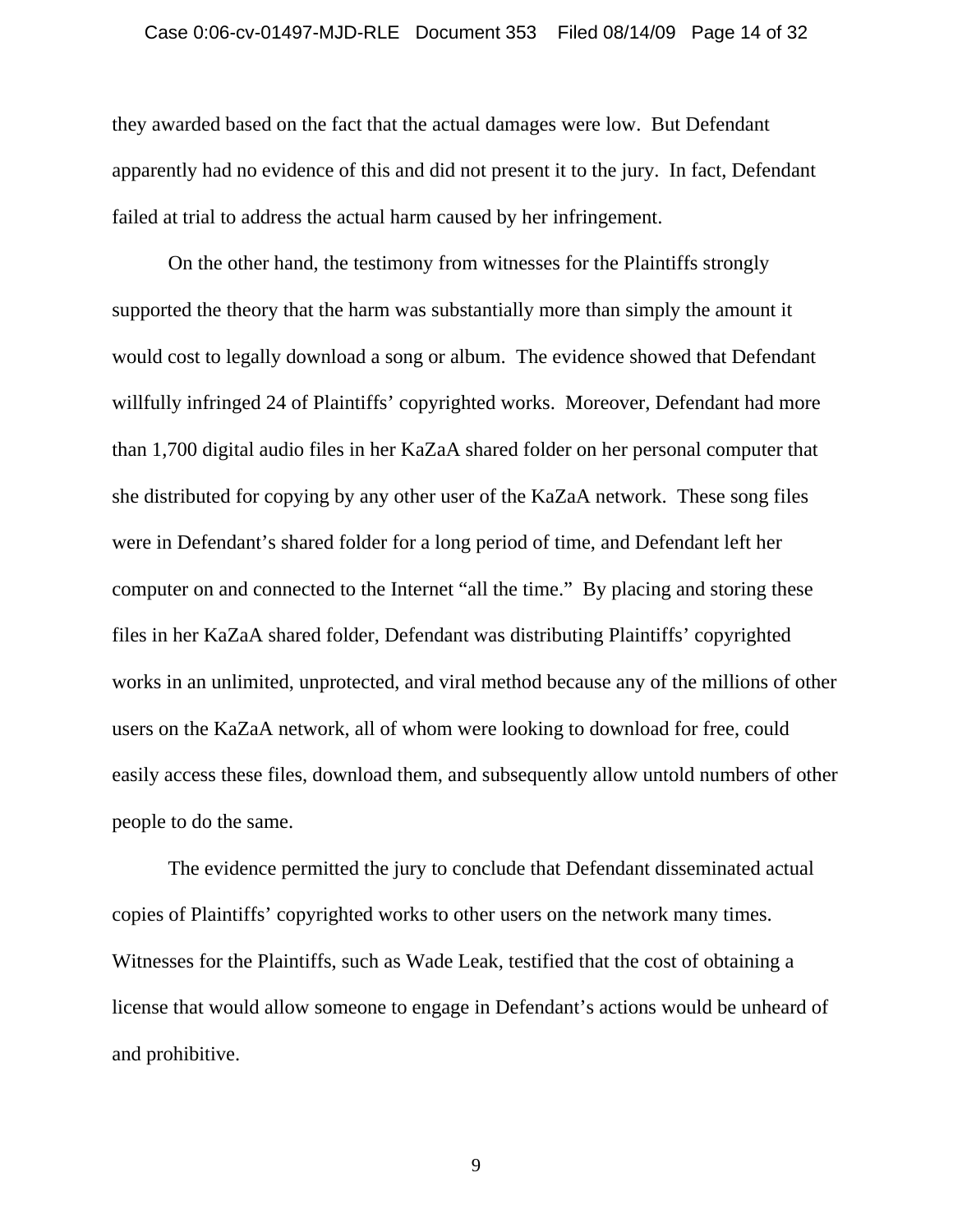Defendant also ignores completely the other relevant evidence that Plaintiffs presented to the jury and that the jury was properly instructed to consider in an assessment of damages. (Doc. 335 at 23 (instructing the jury that it could consider "the willfulness of the defendant's conduct, the defendant's innocence, the defendant's continuation of infringement after notice or knowledge of the copyright or in reckless disregard of the copyright, the effect of the defendant's prior or concurrent copyright infringement activity, and whether profit or gain was established").) For instance, the jury heard that Defendant destroyed evidence, in the form of her original computer hard drive. Plaintiffs also presented evidence of perjury and demonstrated a compelling need for significant deterrence of Defendant's behavior. Thus, Defendant improperly limits her valuation and damages theory to the harm caused by reproducing 24 songs. In fact, the jury was entitled to and properly did consider the substantial harm that she caused through both reproduction and distribution of the infringed works and thousands of others, as well as the need for deterrence and her litigation misconduct.

## **2. Statutory Damages Are Reviewed Under a Much More Deferential Standard Than That Applied to Punitive Damages.**

The legal premise of Defendant's constitutional attack is that a statutory damage award should be reviewed much like a punitive damage award. But that premise is simply wrong. Statutory damages are not the functional equivalent of punitive damages. They serve a broader range of purposes, including providing compensation and achieving an appropriate level of deterrence of copyright infringement. More importantly, statutory damages must be awarded within a defined range established, and periodically adjusted,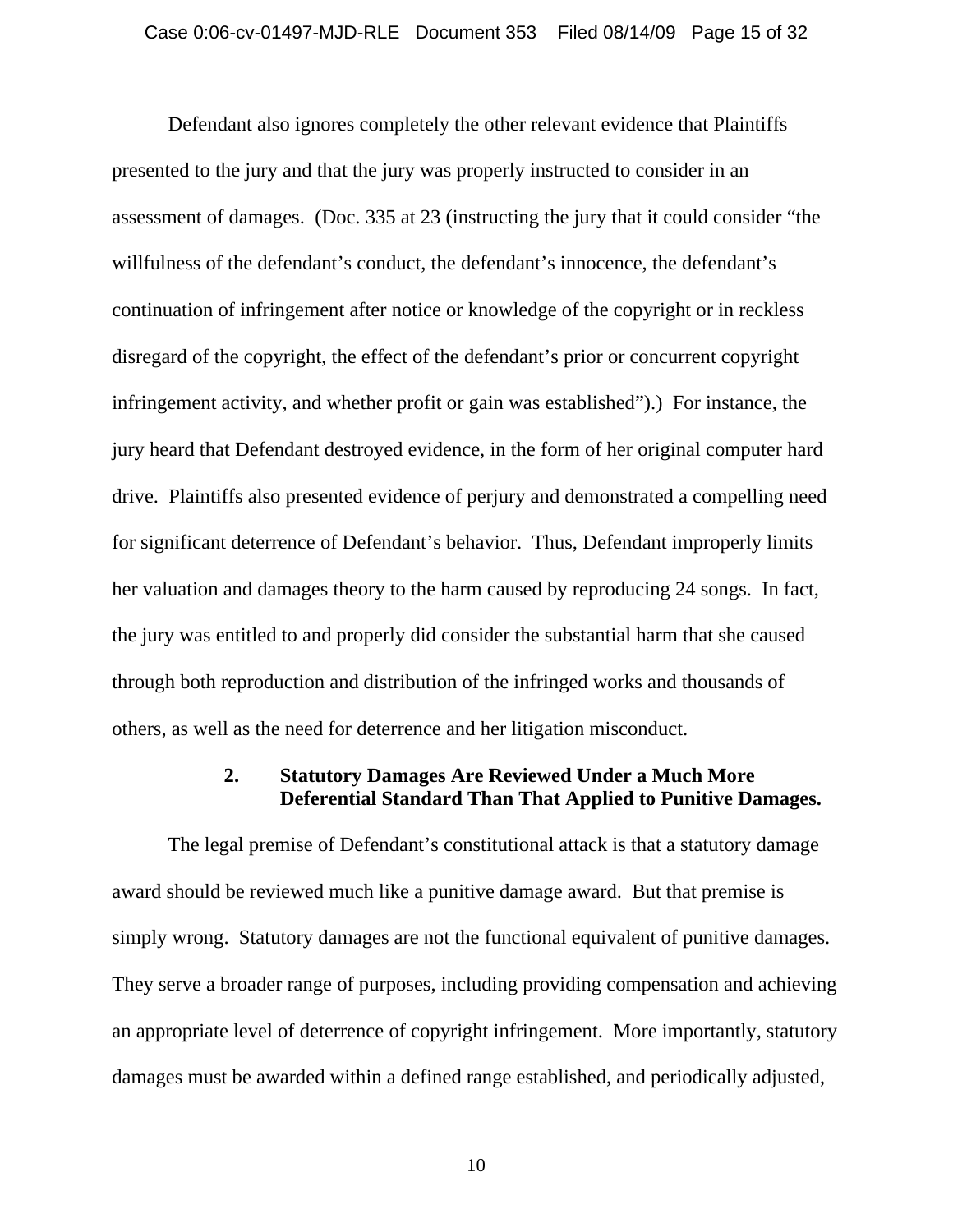by Congress. A statutory range that is enacted before the wrongful conduct is engaged in gives ample notice and does not present any of the same due process issues as punitive damages, which are unlimited and unconstrained. That means that any constitutional challenge is governed by a standard much more deferential than that applicable to a jury's punitive damage award. In particular, there is no constitutional requirement that the level of a statutory damage award bear some close relation to the actual harm caused by an intentional tort.

American copyright law has authorized awards of statutory damages since the Copyright Act of 1790, and English copyright law did the same long before that. *See Feltner v. Columbia Pictures Television, Inc.*, 523 U.S. 340, 349 (1998) (tracing the history of statutory copyright damages back to the first English copyright statute that set damages for infringement at "one Penny for every Sheet which shall be found in [the infringer's] custody, either printed or printing, published, or exposed to Sale" (quoting 8 Anne ch. 19 (1710) (alteration in original)). One reason for allowing statutory damages is that it is difficult to prove actual damages caused by copyright infringement. *See F.W. Woolworth Co. v. Contemporary Arts, Inc.*, 344 U.S. 228, 231 (1952) (statutory damages "give the owner of a copyright some recompense for injury done him, in a case where the rules of law render difficult or impossible proof of damages or discovery of profits" (quotation marks omitted)); Staff of House Comm. on the Judiciary, 87th Cong., Report of the Register of Copyrights on the General Revision of the U.S. Copyright Law 102-03 (Comm. Print 1961) (hereinafter "Report of Register of Copyrights"), *reprinted in* 8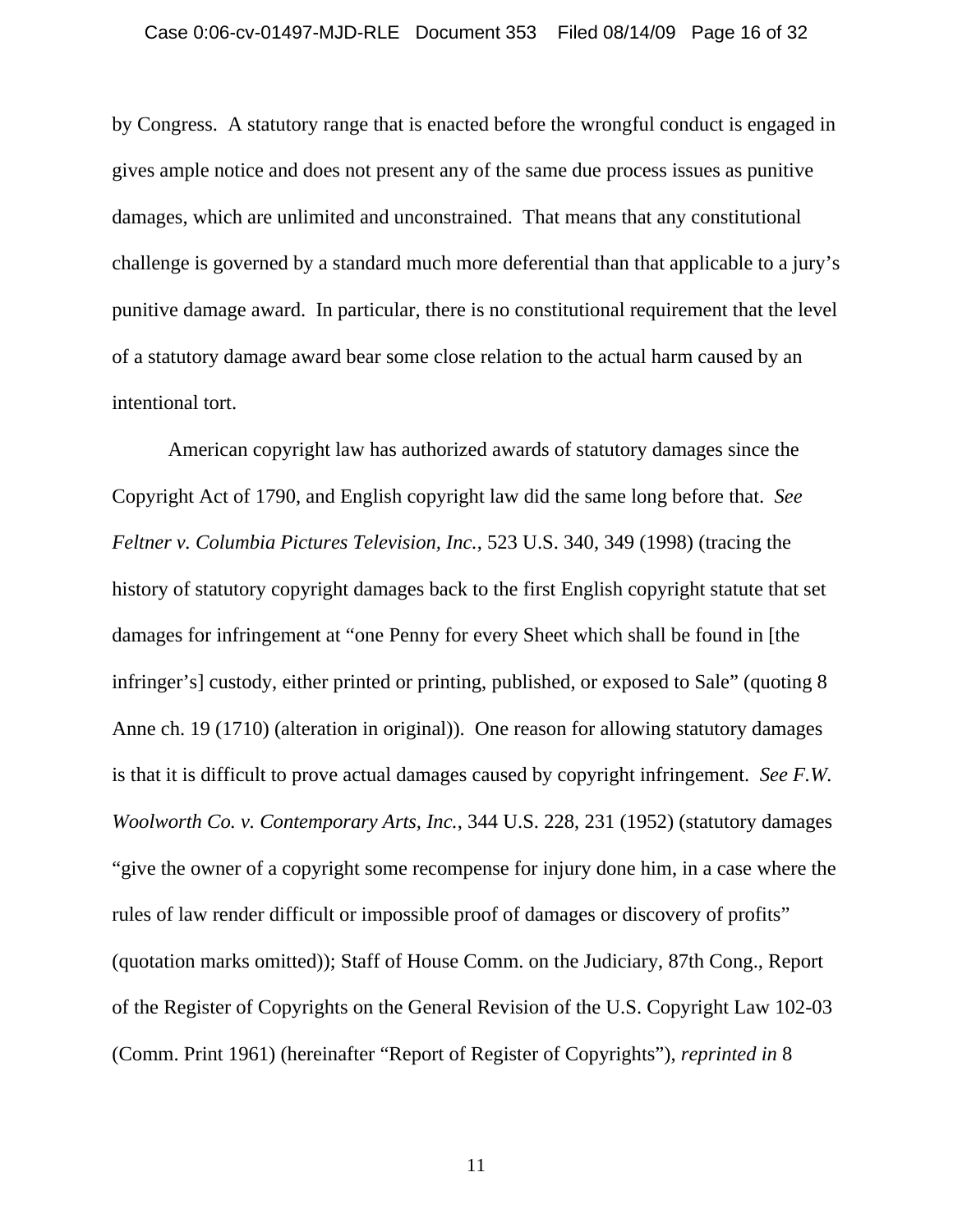Melville B. Nimmer and David Nimmer, *Nimmer on Copyright* Appendix 14 (Matthew Bender, Rev. Ed.) (explaining why actual damages are inadequate in many cases).

Because of the difficulty of proving actual harm, the Copyright Act gives copyright owners the explicit right to "elect, at any time before final judgment is rendered, to recover, *instead of* actual damages and profits, an award of statutory damages for all infringements involved in the action." 17 U.S.C. § 504(c)(1) (emphasis added). Allowing a copyright owner to choose statutory damages does not mean that there has not been actual harm, it simply means that Congress properly recognized the difficulty of proving that harm. As the Supreme Court has recognized, providing a choice between actual damages and statutory damages "shows that something other than actual damages is intended -- that another measure is to be applied in making the assessment" of the appropriate amount of statutory damages. *L.A. Westermann Co. v. Dispatch Printing Co.*, 249 U.S. 100, 106 (1919).

Thus, statutory damages serve as an alternative means of providing compensation to victims of copyright infringement, while also serving to deter future infringements and impose an appropriate penalty on intentional wrongdoers.<sup>4</sup> That by itself means that

 <sup>4</sup> *See Brady v. Daly*, 175 U.S. 148, 154 (1899) (primary purpose is compensatory); *F.W. Woolworth*, 344 U.S. at 233 ("The statutory rule, formulated after long experience, not merely compels restitution of profit and reparation for injury but also is designed to discourage wrongful conduct."); *see also*, Report of Register of Copyrights 103 ("In sum, statutory damages are intended (1) to assure adequate compensation to the copyright owner for his injury, and (2) to deter infringement."); H.R. Rep. No. 106-216, at 6 (1999) (acknowledging that "juries must be able to render awards that deter others from infringing intellectual property rights" and that "[i]t is important that the costs of infringement substantially exceed the costs of compliance, so that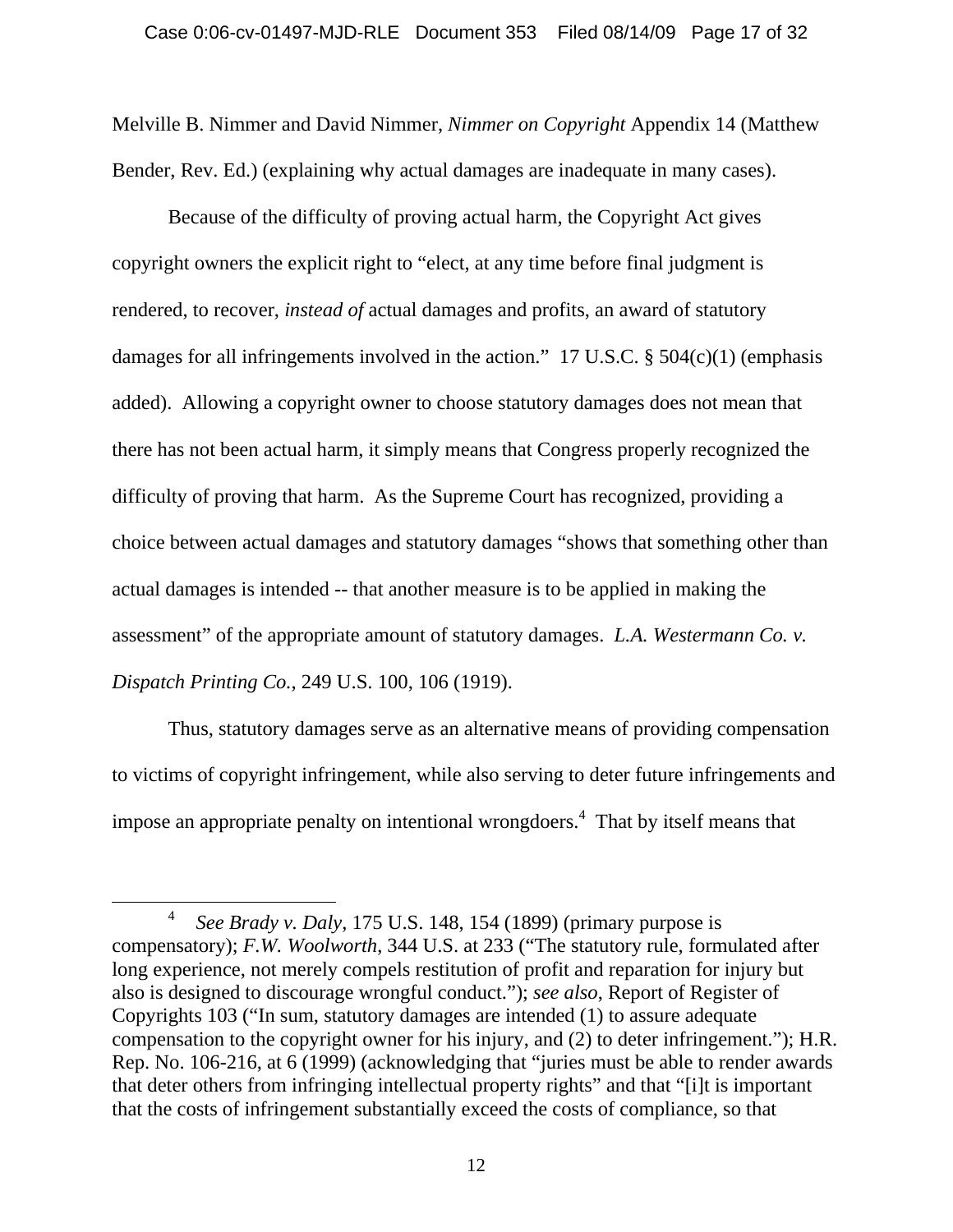#### Case 0:06-cv-01497-MJD-RLE Document 353 Filed 08/14/09 Page 18 of 32

statutory damages should not be viewed as equivalent, functionally or constitutionally, to punitive damages.

Even more important is the fact that statutory damages must be set within a range that Congress has established. The Copyright Act has long provided an explicit range of possible statutory damage awards for copyright infringement, with a different maximum award permitted in the context of willful infringement. 17 U.S.C § 504(c). Congress has carefully adjusted this legislatively enacted range in response to external developments on a number of occasions, *the most recent adjustment taking place in 1999 in response to increased copyright infringement via the Internet*. H.R. Rep. No. 106-216 (1999).

This feature of statutory damages is critical because the central concern animating the Supreme Court's *Gore* line of cases setting constitutional limits on punitive damages is a lack of fair notice. As the *Gore* Court put it, "[e]lementary notions of fairness enshrined in our constitutional jurisprudence dictate that a person receive fair notice not only of the conduct that will subject him to punishment, but also of the severity of the penalty that a State may impose." 517 U.S. at 574. Here, where Congress has established a statutory range of damages with a mandatory upper limit, those constitutional concerns fall away. *See Lowry's Reports*, 302 F. Supp. 2d at 460 (refusing to review statutory damages for copyright infringement under the *Gore* punitive damages analysis because "[t]he unregulated and arbitrary use of judicial power that the *Gore* guideposts remedy is not implicated in Congress' carefully crafted and reasonably

 $\overline{a}$ 

persons who use or distribute intellectual property have a strong incentive to abide by the copyright laws").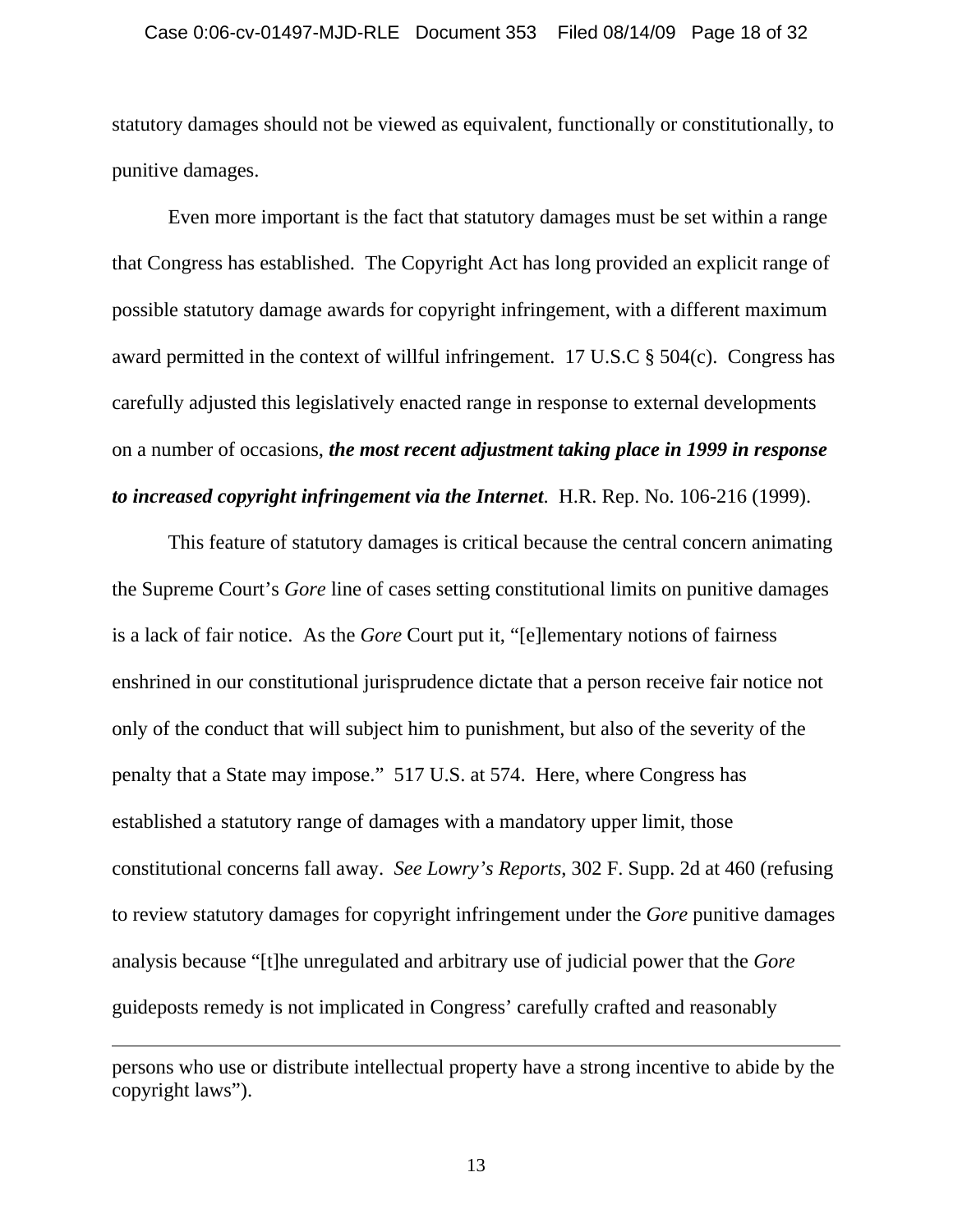constrained statute"); *Accounting Outsourcing*, 329 F. Supp. 2d at 809 (refusing to apply *Gore* to statutory damage award and noting that, in the context of such congressionally mandated schemes, "Defendants can hardly complain that they had no fair notice regarding the severity of the potential punishment"); *Zomba Enters.*, 491 F.3d at 588 (holding that the Supreme Court's punitive damages analysis does not apply to an award of statutory damages).

The existence of a statutory range also precludes application of the punitive damages case law for a second reason. The Court's *Gore* line of cases emphasized that "substantial deference [should be given] to legislative judgments concerning appropriate sanctions for the conduct at issue," 517 U.S. at 583 (quoting *Browning-Ferris Indus. of Vt., Inc. v. Kelco Disposal, Inc.*, 492 U.S. 257, 301 (1989) (O'Connor, J. concurring in part and dissenting in part)). This recognition of the heightened deference given to statutory damage awards, and the correspondingly lower deference owed a jury's unbounded punitive damage award, is included within the third guidepost established by the *Gore* Court, which judges the propriety of punitive damages by examining the disparity between a punitive damage award and the "civil penalties authorized or imposed in comparable cases." 517 U.S. at 575 (emphasis added). The damages awarded here fall within a clearly defined *statutory* range – they are by definition the "civil penalties authorized" for Defendant's conduct. Comparing an award of statutory damages to the authorized range of civil penalties would be an odd exercise because they are the same thing. This alone demonstrates the inapplicability of the *Gore* punitive damages framework to a review of statutory damages.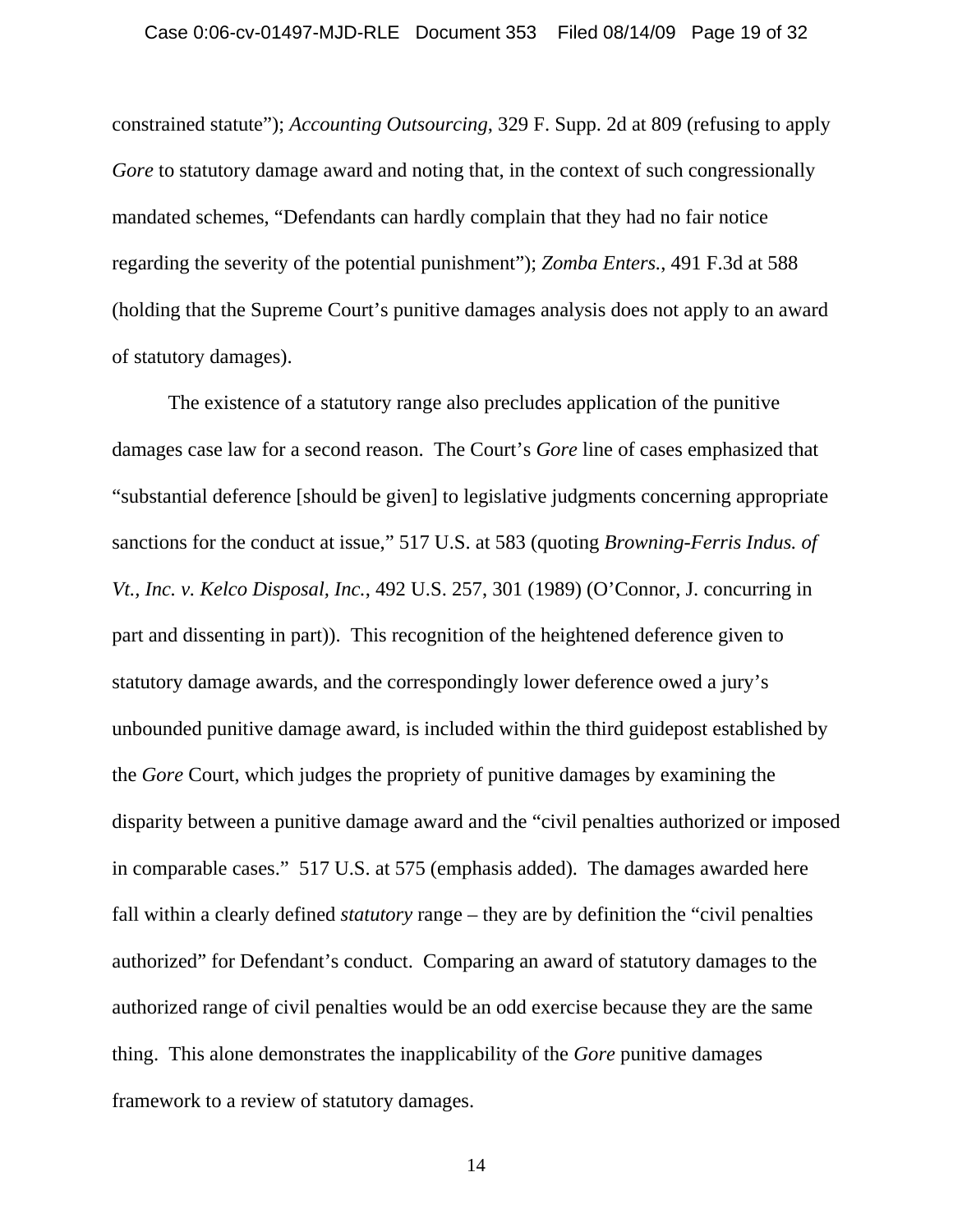For these reasons, courts reviewing the constitutionality of statutory damage awards apply the much more deferential standard for statutory civil penalties established in *St. Louis, I.M. & S. Railway Co. v. Williams*, 251 U.S. 63 (1919). This standard rarely, if ever, justifies a court in second-guessing a legislature's choice of penalty for an intentional tort like willful copyright infringement. As noted in *Williams*, "the states . . . possess a wide latitude of discretion in the matter" and statutory remedies for "public wrongs" are not required to be "be confined or proportioned to [the plaintiff's] loss or damages." *Id.* at 66. Under this standard, it is not sufficient for a defendant to claim that there is a large differential between their estimate of the actual harm caused and the magnitude of the penalty. The *Williams* standard recognizes that legislators have the constitutional authority to make that choice, and a court should be loathe to disturb it.

Courts reviewing awards of statutory damages under the Copyright Act have recognized this duty of extreme deference. As the Sixth Circuit explained, constitutional review in this context "is extraordinarily deferential – even more so than in cases applying abuse-of-discretion review." *Zomba Enters., Inc. v. Panorama Records*, 491 F.3d at 587 (affirming statutory damage award in a ratio of 44:1 compared to the licensing fee the plaintiff lost as a result of the infringement); *see Superior Form Builders, Inc. v. Dan Chase Taxidermy Supply Co.*, 74 F.3d 488, 496 (4th Cir. 1996) (applying a standard of review that "is even more deferential than abuse of discretion" and upholding a jury award of \$400,000 for four infringements, even though the plaintiff proved no actual damage and the defendant's gross revenue was \$10,200); *see also Douglas v. Cunningham*, 294 U.S. 207, 210 (1935) (analyzing the range of statutory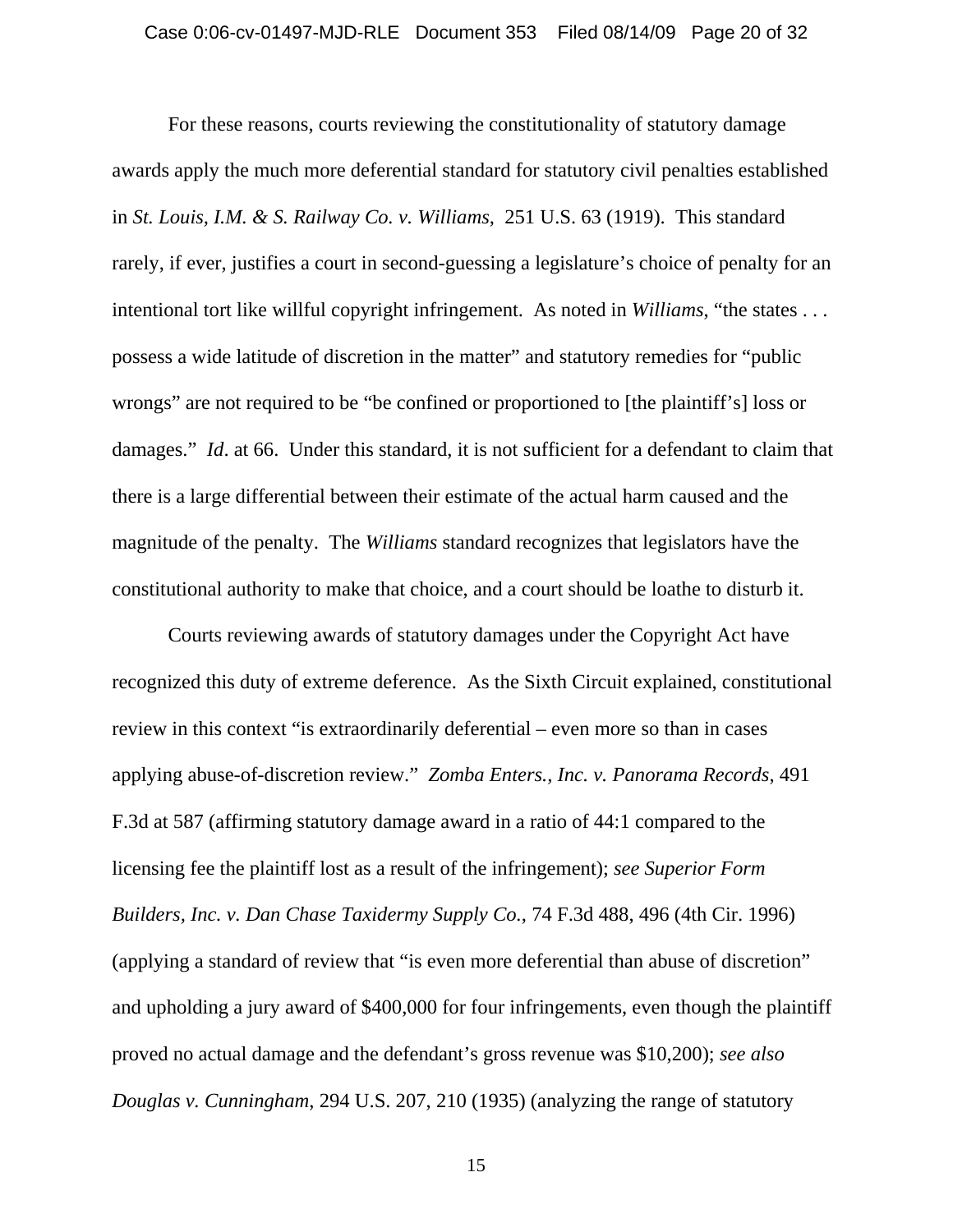#### Case 0:06-cv-01497-MJD-RLE Document 353 Filed 08/14/09 Page 21 of 32

damages in the 1909 Act and explaining that "the employment of the statutory yardstick, within set limits, is committed solely to the court which hears the case, and this fact takes the matter out of the ordinary rule with respect to abuse of discretion"); *Columbia Pictures Television, Inc. v. Krypton Broad. of Birmingham, Inc.*, 259 F.3d 1186, 1194 (9th Cir. 2001) ("If statutory damages are elected, [t]he court has wide discretion in determining the amount of statutory damages to be award, constrained only by the specified maxima and minima." (internal quotation marks omitted) (citation omitted) (alteration in original)). $5$ 

Courts have accorded the same level of deference in cases addressing other statutory damage provisions. For example, the federal Telephone Consumer Protection Act ("TCPA") provides that any person who receives an unsolicited advertisement sent by fax is entitled to receive "actual monetary loss from such a violation, or . . . \$500 in damages for each such violation, whichever is greater." 47 U.S.C. § 227(b)(3)(B). Courts that have addressed this provision have applied *Williams* and noted that "Congress identified two public harms addressed by the TCPA: (1) unsolicited fax advertisements impose difficult-to-quantify interruption costs on businesses and residences because fax machines typically can only handle one fax at a time; and (2) unsolicited commercial

 $\frac{1}{5}$ <sup>5</sup> Although earlier cases left unsettled whether it was the judge or the jury who decided whether to award statutory damages and in what amount, in recent years, the role of the jury in determining statutory damages for copyright has been clearly settled. The Supreme Court, in *Feltner*, 523 U.S. at 355, held that the Seventh Amendment "provides a right to a jury trial on all issues pertinent to an award of statutory damages under § 504(c) of the Copyright Act, including the amount itself." Defendant's motion is flatly inconsistent with this right.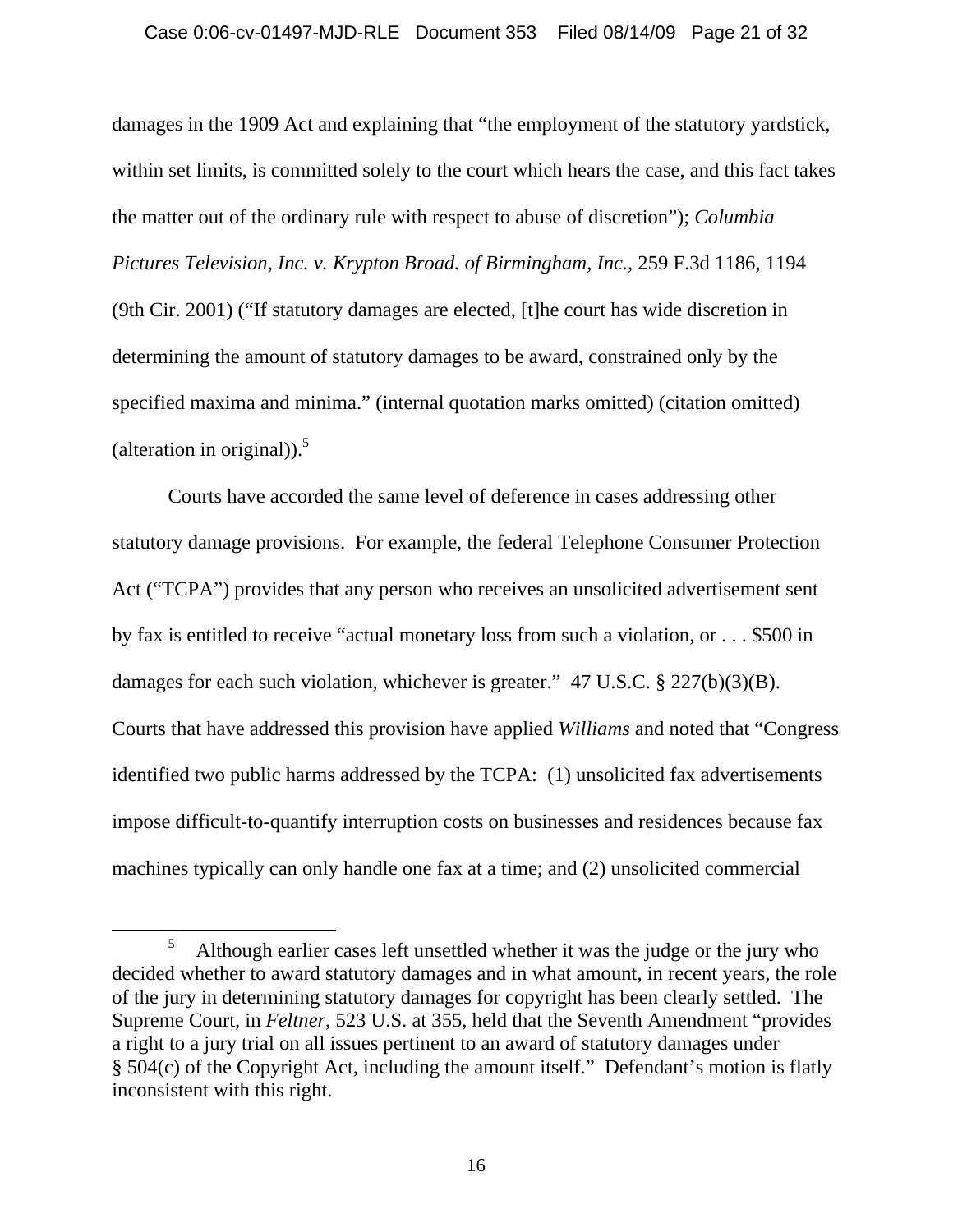#### Case 0:06-cv-01497-MJD-RLE Document 353 Filed 08/14/09 Page 22 of 32

facsimiles shift the advertisers' printing costs to unwitting recipients." *Accounting Outsourcing*, 329 F. Supp. 2d at 809; *see also Texas v. Am. Blastfax, Inc.*, 121 F. Supp. 2d 1085, 1090 (W.D. Tex. 2000) (explaining that "the TCPA damages provision was not designed solely to compensate each private injury caused by unsolicited fax advertisements, but also to address and deter the overall public harm caused by such conduct").

TCPA defendants often assert that the actual damages suffered by the recipient of unsolicited fax advertisements are incredibly low, as little as "a few pennies per alleged violation," making the statutory damages of \$500 per fax disproportionately high. *See, e.g.*, *Kenro, Inc. v. Fax Daily, Inc.*, 962 F. Supp. 1162, 1165-66 (S.D. Ind. 1997). But courts have found no constitutional violation under *Williams*, recognizing that Congress designed the TCPA remedy to "take into account the difficult to quantify business interruption costs imposed upon recipients of unsolicited fax advertisements, effectively deter the unscrupulous practice of shifting these costs to unwitting recipients of junk faxes, and provide adequate incentive for an individual plaintiff to bring suit on his own behalf." *Id.* (internal quotation marks omitted); *see Holtzman*, 2008 WL 2168762, at \*6.

In fact, Plaintiffs have not located a single case, *in the nine decades since Williams was decided*, in which a court relied on *Williams* to reduce or eliminate an award of statutory damages because of a due process violation. *See*, *e.g.*, Colleen P. Murphy, *Judicial Assessment of Legal Remedies*, 94 Nw. U. L. Rev. 153, 202 (1999) (noting that in the context of the Copyright Act, "[n]o reported decision has reduced a litigated award that was within the appropriate statutory range").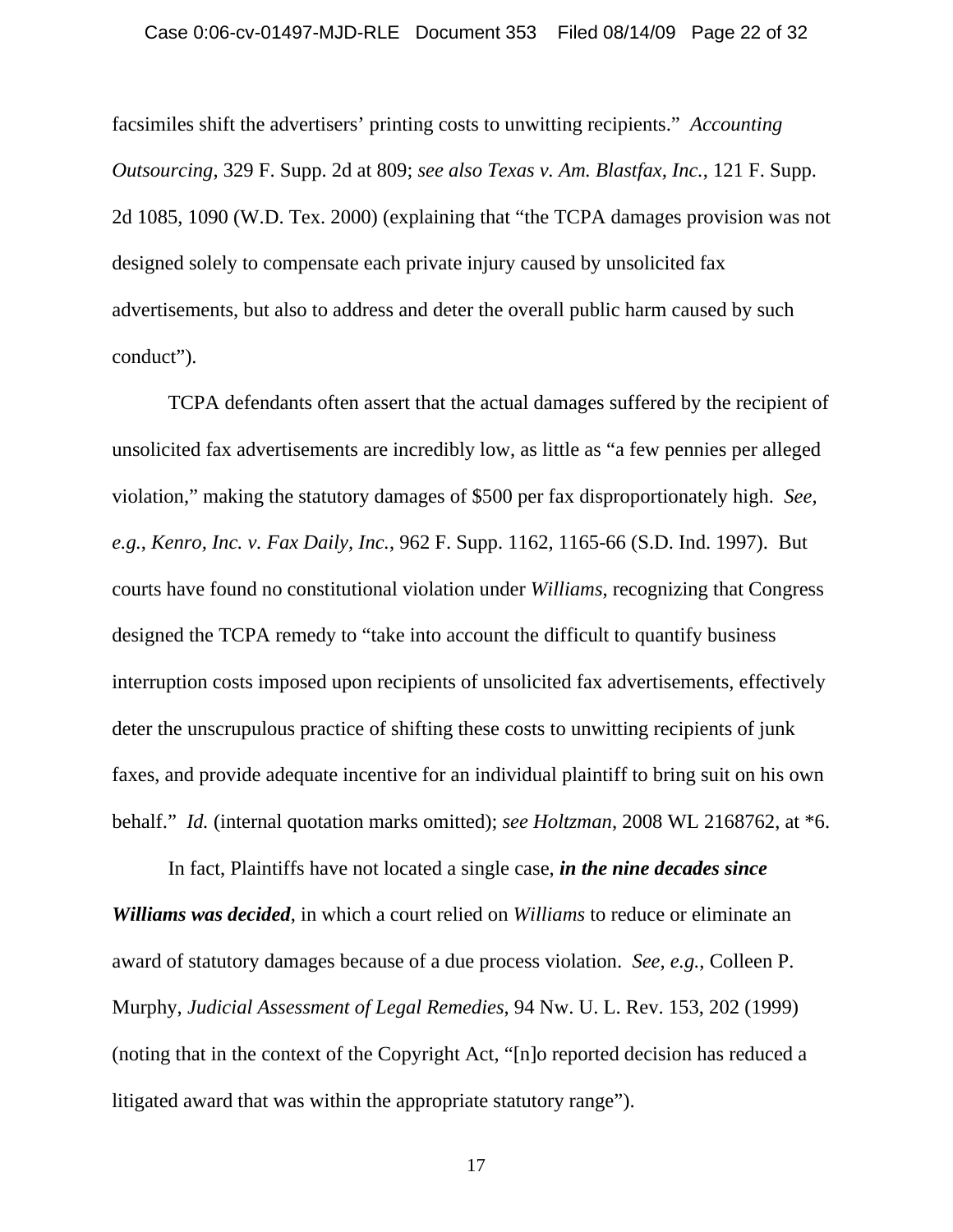## **3. The Jury's Award of Statutory Damages to Plaintiffs Satisfies**  *Williams***.**

Under the applicable standards, there is no doubt that the jury's award passes constitutional muster. The jury determined that Defendant infringed 24 of Plaintiffs' copyrighted works, and that the infringement was willful. Defendant argues that these 24 intentional torts were trivial in their economic impact. (Def. Mot. at 2.) But that argument – even if correct (which it is not) – misses the mark as a matter of law for the reasons already discussed. The Constitution does not require some fixed ratio between actual injury caused by an intentional tort and the damages a legislature may choose to impose. To the contrary, legislators may freely determine that a given tort merits a damage award vastly exceeding the actual injury inflicted. *See Lowry's Reports*, 302 F. Supp. 2d at 459; *Douglas*, 294 U.S. at 210. In so doing, they can assess what level of damage award is needed to deter violations, taking into account the difficulty of detecting violations and the cost of enforcement litigation. *See* H.R. Rep. No. 106-216, at 2 (explaining that the 1999 increase in the statutory damages range was necessary to provide "more stringent deterrents to copyright infringement and stronger enforcement of the laws").

Thus, whether or not an infringer acts with the express purpose of profiting from his or her infringement, statutory damages are available within the range set by Congress. As the Supreme Court recognized in *Woolworth*, "[e]ven for uninjurious and unprofitable invasions of copyright the court may, if it deems it just, impose a liability within statutory limits to sanction and vindicate the statutory policy." 344 U.S. at 233.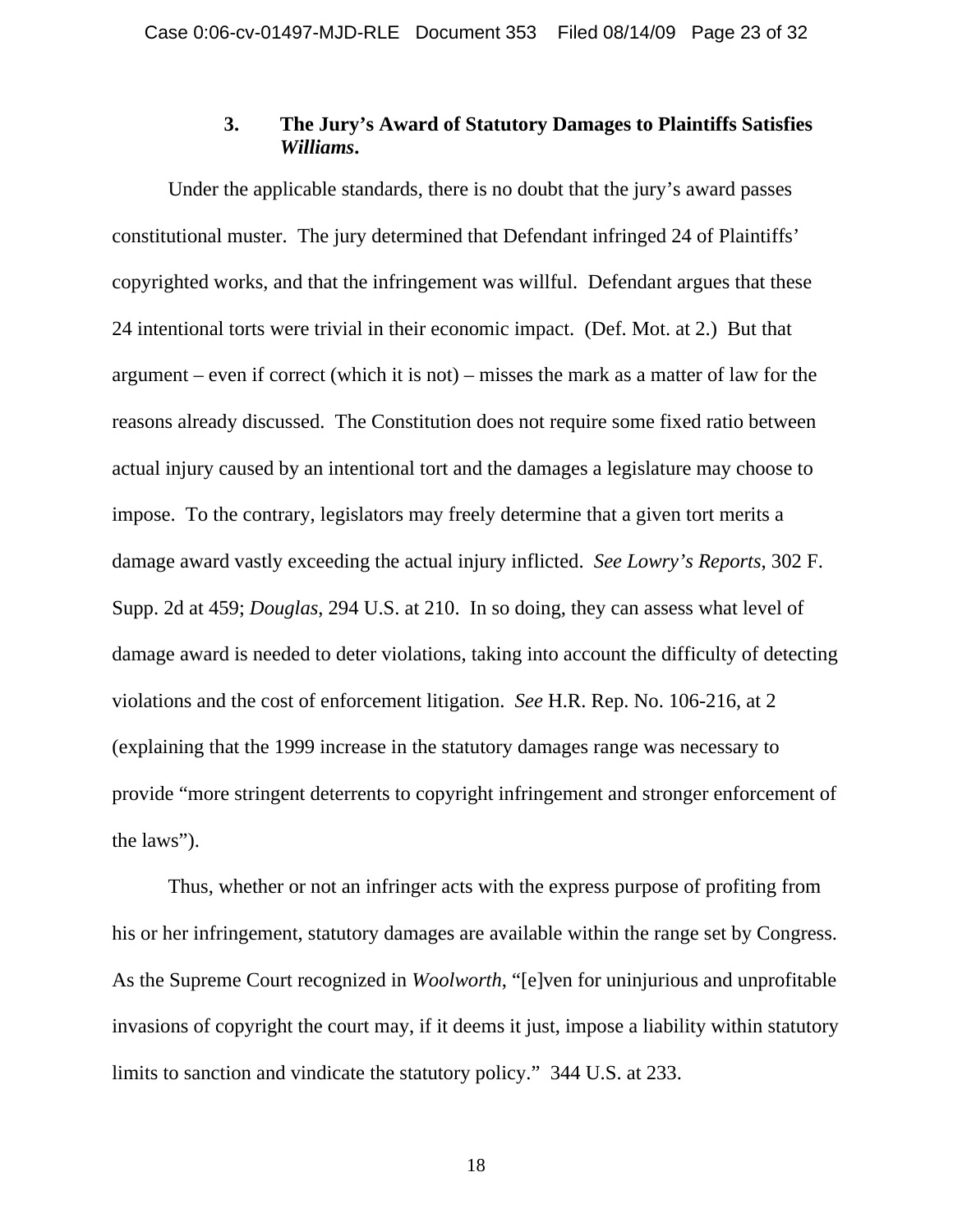As already noted, Defendant's constitutional argument is also factually erroneous. Defendant did not limit her tortious conduct to 24 reproductions made for her personal use. To the contrary, she participated in a massive way in the KaZaA file-sharing network, she attempted to hide her conduct by replacing her hard drive, and she offered multiple conflicting and implausible denials of her misconduct under oath. In light of all of this evidence, Defendant's due process concerns are meritless, particularly when measured against the "due regard for the interests of the public, the numberless opportunities for committing the offense, and the need for securing uniform adherence to" the Copyright Act. *See Williams*, 251 U.S. 67.

In fact, when Congress amended the Copyright Act in 1999 to increase the minimum and maximum permissible amounts of statutory damages, *it cited behavior just like Defendant's as a primary motivating factor.* Congress sought to increase statutory damages to deal with the fact that "[m]any computer users are either ignorant that copyright laws apply to Internet activity, or they simply believe that they will not be caught or prosecuted for their conduct." H.R. Rep. No. 106-216 at 3. The case at bar is almost directly on point with what Congress sought to address in the latter situation – a defendant who knew that she was infringing but believed that she would not be caught or prosecuted for her conduct because she committed her acts via an Internet connection. Statutory damages serve an integral purpose in securing the adherence of these individuals to copyright law in the digital age.

Defendant relies on *Philip Morris USA v. Williams*, 549 U.S. 346 (2007), for the proposition that the damage award must be justified solely by reference to "punishing and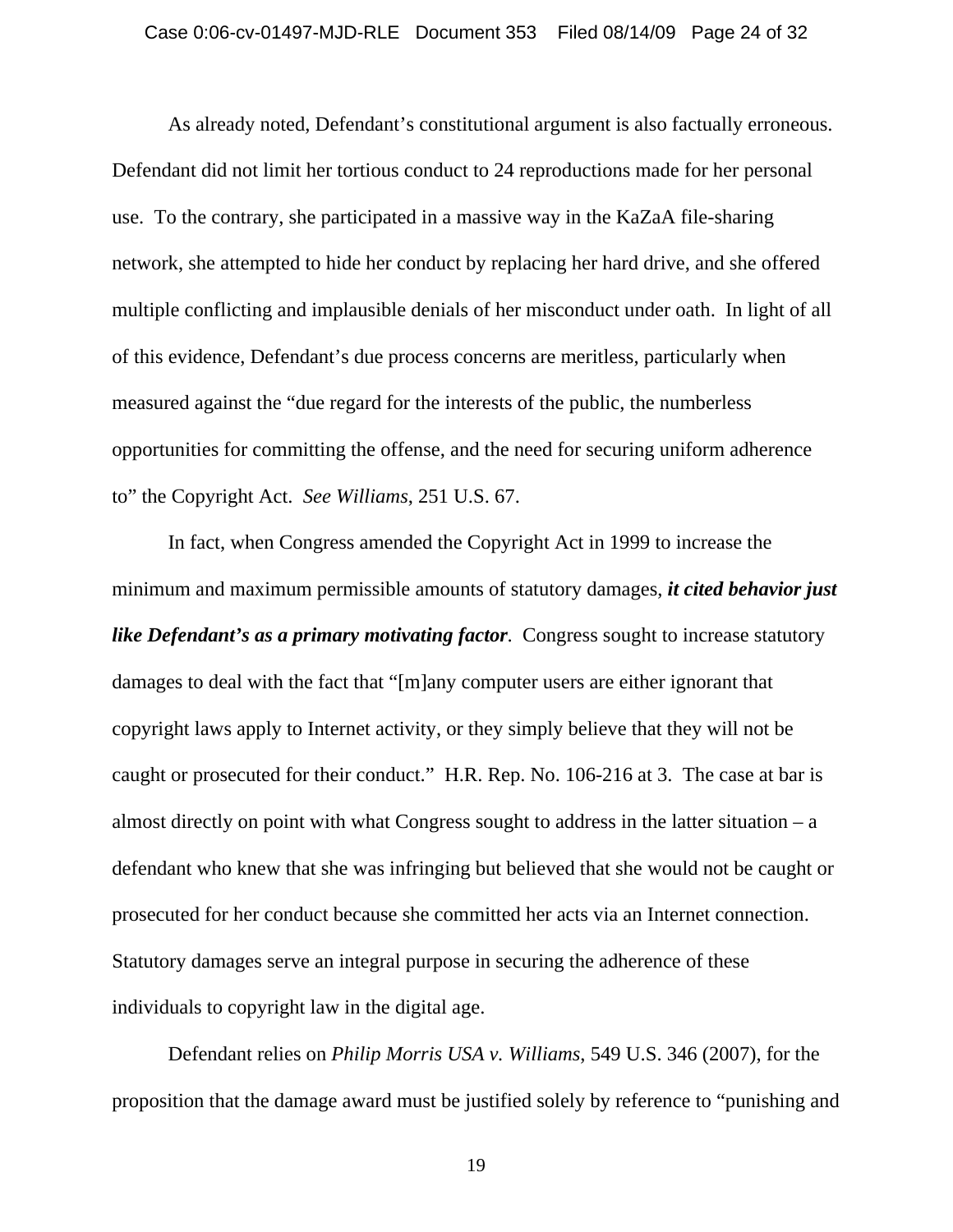deterring a defendant for *her* conduct and the injury that caused to *the plaintiffs*." (Def. Mot. at 7 (emphasis in original).) But setting aside the fact that *Philip Morris* does not apply because it did not concern an award of statutory damages, Defendant misreads the case. The Court did state that a jury cannot be told to punish a defendant directly for tortious conduct affecting third parties not before the court. But it went on to say that, in calculating the appropriate punitive damage award, a jury must weigh the reprehensibility of the defendant's conduct, and that assessment *can constitutionally take account of the actual and potential harm inflicted by the defendant on third parties*. *Philip Morris*, 549 U.S. at 355. Plaintiffs testified about harm primarily to themselves but also to artists who directly share in the royalties from the sale of sound recordings. They are directly "downstream" from the Plaintiffs and cannot prosecute their own rights as they do not own the copyrights at issue. It is certainly permissible for the jury to consider the impact of Defendant's conduct on this very important segment of the music community.

Defendant also relies on cases suggesting that statutory damage awards may be constitutionally excessive when thousands of claims are aggregated in a class action. But those cases have no relevance here, where Plaintiffs did not bring a class action and did not seek to aggregate every claim of copyright infringement on which they had right to sue and seek statutory damages. *See, e.g.*, *Parker v. Time Warner Entm't Co., L.P.*, 331 F.3d 13, 22 (2d Cir. 2003) (explaining that the problems that arise at the intersection between class actions and statutory damages are a result of combining one mechanism – statutory damages – that encourages the filing of individual lawsuits with a second mechanism – class actions – that "aggregates many claims – often because there would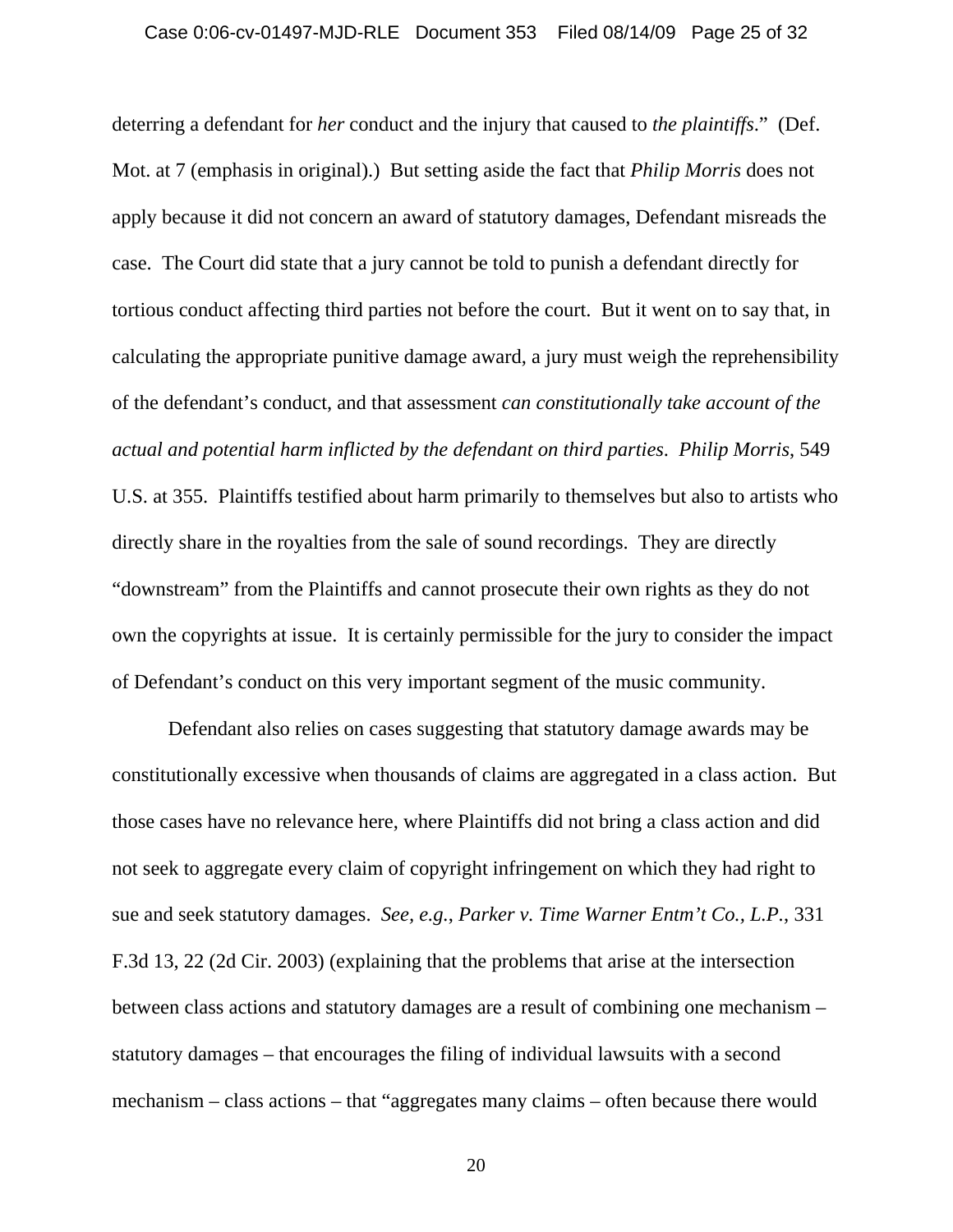otherwise be no incentive to bring an individual claim"). Rather, Plaintiffs chose a very small number of infringement claims to pursue in relation to Defendants' overall activity. Nothing forced the jury to pick the dollar figure it selected. To the contrary, the jury had the authority to award damages reflective of Defendant's misconduct and it did so.

Copyright infringement is a serious offense, and Defendant's willful actions should not be minimized. Her conduct underscores the compelling need for the deterrent effect Congress incorporated into the Copyright Act's statutory damages scheme. To conclude otherwise would subvert long-settled, and still entirely relevant, understandings of the appropriate measure of damages for copyright infringement.

Finally, even if the Court were to conclude that the damages award is constitutionally excessive, the remedy would not be, as Defendant argues, to reduce the award to zero. (Def. Mot. at 3-4). Rather, the proper approach would be to reduce the award to the maximum amount that the court determines would be constitutional. *See Ross v. Kansas City Power & Light Co.*, 293 F.3d 1041, 1049-50 (8th Cir. 2002).

### **II. The Court Should Not Grant a Remittitur.**

Plaintiffs submit that the Court also should deny Defendant's request for a remittitur. Even if the Court has the power to remit an award of statutory damages (which Plaintiffs dispute), for much the same reasons discussed above, Plaintiffs submit that the damage award is not "grossly excessive" and therefore is not properly subject to a remittitur. *See Eich v. Bd. of Regents*, 350 F.3d 752, 763-64 (8th Cir. 2003).

The Supreme Court -- fully aware of the range of statutory damages -- has made it clear that the jury has the sole authority to determine "all issues pertinent to an award of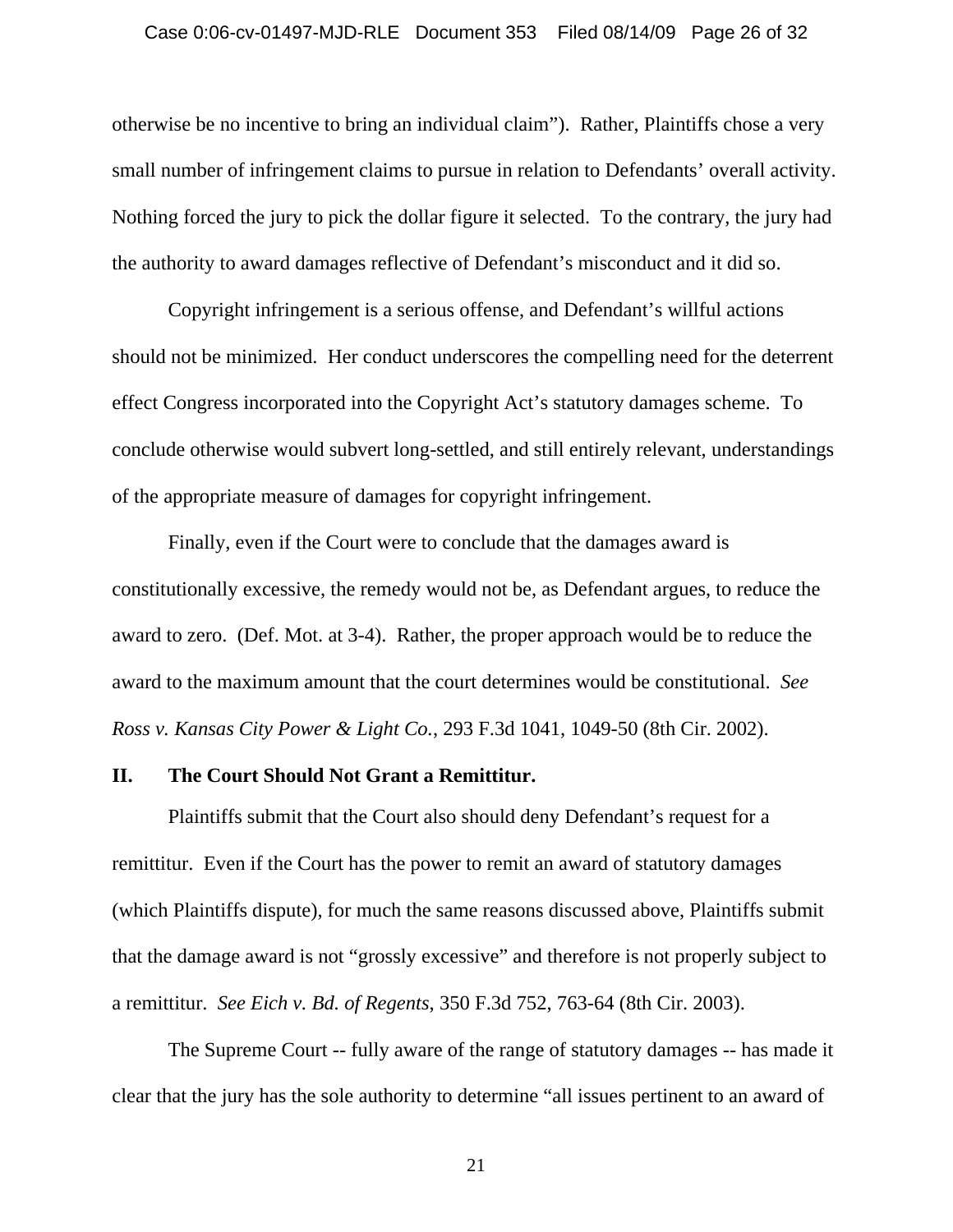#### Case 0:06-cv-01497-MJD-RLE Document 353 Filed 08/14/09 Page 27 of 32

statutory damages," including the amount itself. *Feltner*, 523 U.S. at 355. *Feltner* does not hold nor contemplate that a judge has the right to alter a jury's statutory damage award if that award falls squarely within the statutory damage range prescribed by Congress. *See also SESAC, Inc. v. WPNT, Inc.*, 327 F. Supp. 2d 531, 532 (W.D. Pa. 2003) (rejecting request for remittitur of statutory damages for copyright infringement because "[t]he court should not interfere lightly with a carefully crafted statutory scheme by substituting its judgment for that of the legislature").

In any event, as discussed above, the jury's damage award is proper and in no way excessive. Indeed, as previously noted, the evidence in the record supports the verdict, the court properly instructed the jury, and the jury awarded an amount well within the range created by Congress.

Yet Plaintiffs also recognize the substantial practical interest in ending this longrunning litigation, and especially in avoiding a third trial of this case. This case has already placed a heavy burden upon the resources of this Court over the course of two jury trials. Plaintiffs, of course, have also expended considerable sums to litigate the case. They also recognize that the award is likely beyond the ability of Defendant to pay. With these realities in mind, and without waiving their right to reject any remittitur and elect a new trial, Plaintiffs might accept a remittitur under certain circumstances.

First, any remittitur must take into account Defendant's willful conduct and her infringement of a significant number of Plaintiffs' copyrighted sound recordings, including the 24 sound recordings at issue, as well as the substantial damage caused to Plaintiffs and their businesses by Defendant's actions. In this regard, the Court cannot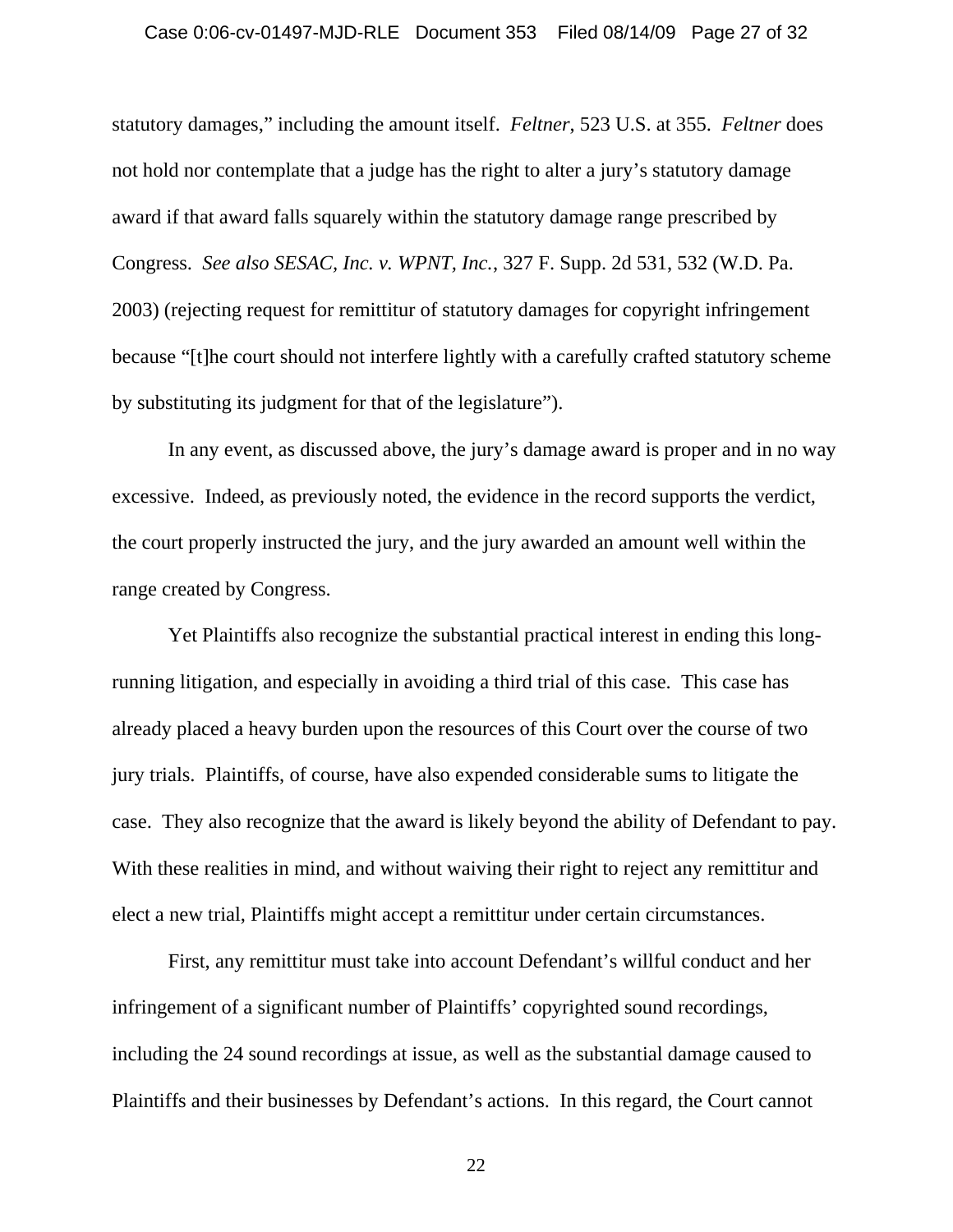order a remittitur for "an amount less than the jury could reasonably find." *Taylor v. Otter Tail Corp.*, 484 F.3d 1016, 1019 (8th Cir. 2007) (citation omitted). And in determining the amount of any potential remittitur, the Court should look to other jury verdicts in similar cases. *See McCabe v. Mais*, 580 F. Supp. 2d 815, 837 (N.D. Iowa 2008); *Vogler v. Blackmore*, 352 F.3d 150, 156 (5th Cir. 2003). The Court should therefore consider the damages awarded by the jury in the first trial of Thomas – \$9,250 for each of 24 infringed works – and the recently concluded trial of Joel Tenenbaum in the District of Massachusetts – \$22,500 for each of 30 infringed works. The *Tenenbaum* case involved willful infringement by an individual user of a file-sharing service and featured facts that are virtually identical to Defendant's infringement. *Sony BMG Music Entm't v. Tenenbaum*, Case No. 07-cv-11446-NG (Jury Verdict Form attached hereto as Exhibit A). Along with the jury award in this case, these two awards provide insight into what a reasonable jury would find appropriate damages for willful copyright infringement through file-sharing.

Together these cases represent the considered determination of 34 men and women in geographically diverse parts of the country, representing a spectrum of ages, experiences and backgrounds. The jurors spent a cumulative total of 11 trial days listening to the evidence and argument presented by each side of these file-sharing cases. Although the Eighth Circuit has noted that "[e]ach case must be evaluated on its own merits," *McCabe*, 580 F. Supp. 2d at 835 n.14 (quoting *Herold v. Burlington N., Inc.*, 761 F.2d 1241, 1248 (8th Cir. 1985)), these statutory damage awards appropriately reflect the broader harm caused by file-sharing, as explained at trial by Wade Leak. Moreover, they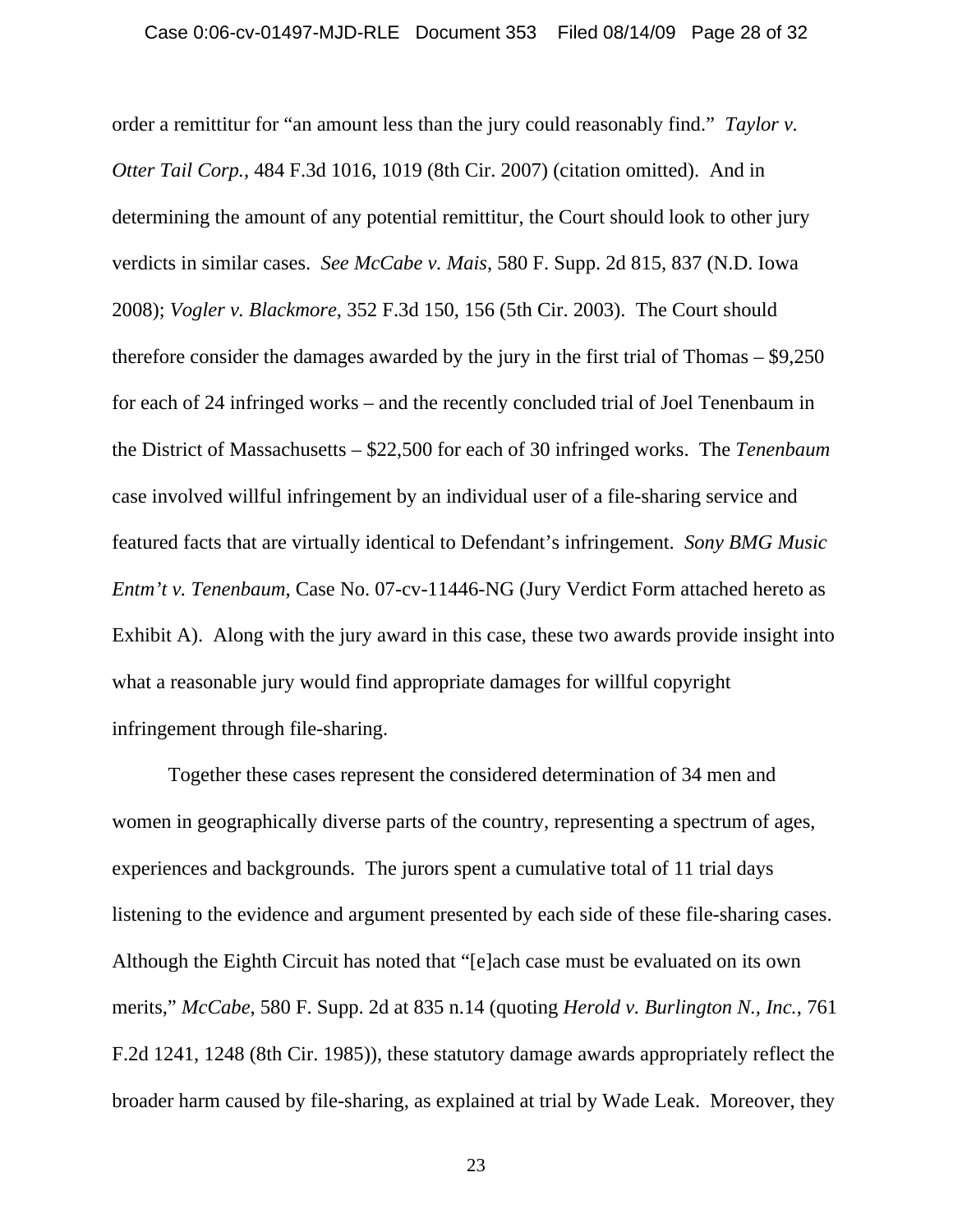are the only damage awards in file-sharing cases to date – cases that shared almost identical facts in evidence and which were decided in short succession. Thus, they should inform any decision to reduce the award as they reflect what a "jury could reasonably find." *See Taylor*, 484 F.3d at 1019; *see also McCabe*, 580 F. Supp. 2d at 835 n.14 ("[T]he value of any comparison will depend upon the similarities of the injuries, the locations and dates of the trials, and of the evidence presented there." (quoting *Gutierrez-Rodriguez v. Cartagena*, 882 F.2d 553, 579 (1st Cir. 1989)); *Shaw v. United States*, 741 F.2d 1202, 1209 (9th Cir. 1984) (although "[e]ach case stands on its own facts[,] . . . courts are required to maintain some degree of uniformity in cases involving similar losses"); *Levka v. City of Chicago*, 748 F.2d 421, 425 (7th Cir. 1984) (explaining that a court may consider with a damage award "is out of line compared to other awards in similar cases").

Accordingly, Plaintiffs would consider accepting such a remittitur solely to allow both sides and the Court to achieve finality and close the case, but premised on the continued belief that both juries impaneled at the trials in this case rendered valid verdicts against Defendant. They would not do so if the Court were to hold that the current verdict was *unconstitutionally* high.

## **III. The Court Should Refuse To Reconsider Defendant's Legal Arguments Regarding Suppression Of MediaSentry Evidence And A Need For Certified Deposit Copies Of Sound Recordings At Trial.**

Finally, Defendant raises two issues "out of an abundance of caution and in an effort to give this Court a final opportunity to reconsider" its rulings on two legal issues: (1) the Court's Memorandum of Law & Order dated June 11, 2009 (Doc. No. 315)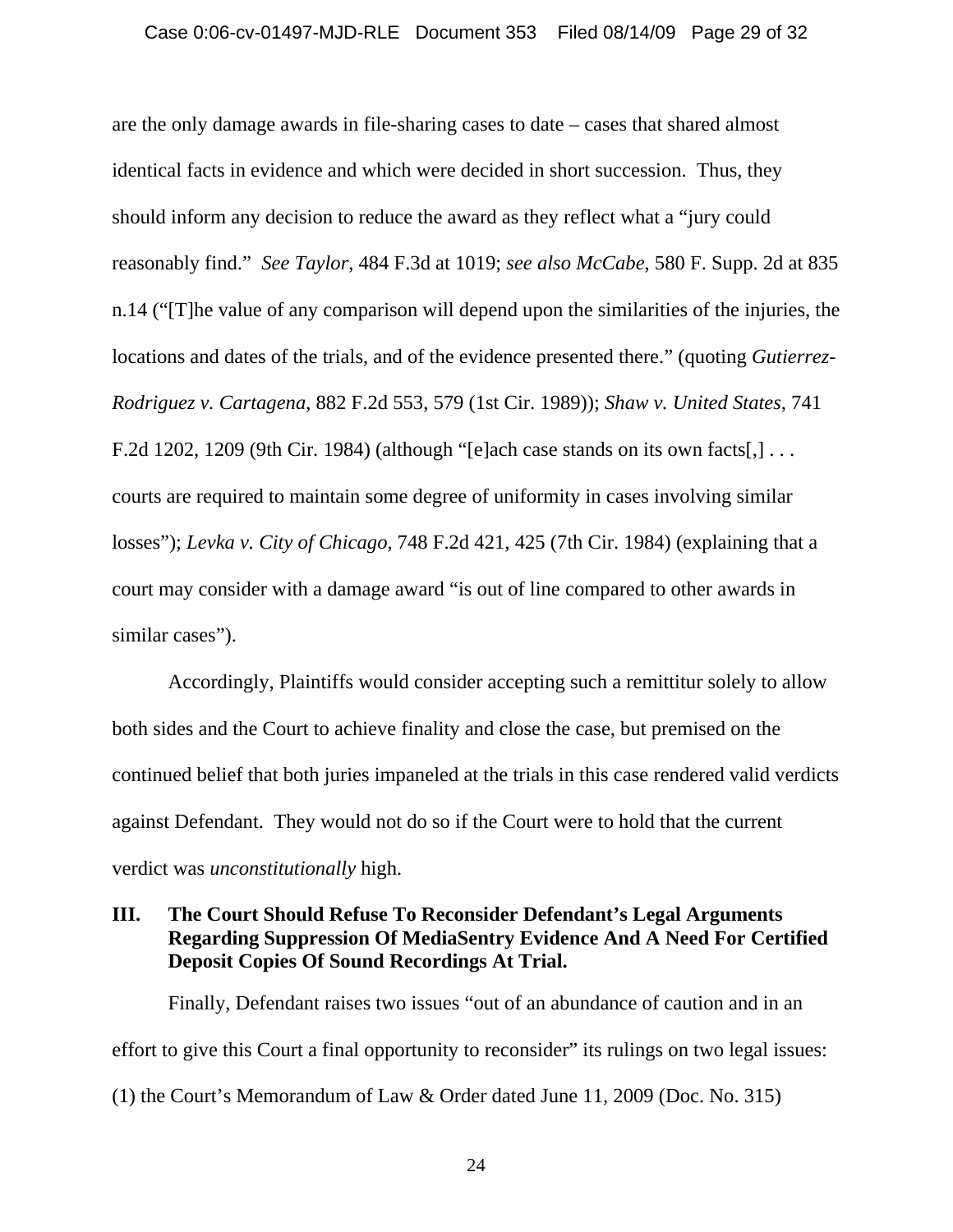#### Case 0:06-cv-01497-MJD-RLE Document 353 Filed 08/14/09 Page 30 of 32

denying Defendant's Motion to Suppress Evidence (Doc. No. 263); and (2) the Court's Order dated June 16, 2009 (Doc. No. 329) denying Defendant's Memorandum in Support of Objection to Admission of Non-Certified Copies of Sound Recordings and Other Testimony to Prove Contents of Copyrighted Works (Doc. No. 322) (Def. Mot. at 2).

First, the Court should refuse to reconsider Defendant's arguments regarding suppression of evidence collected by MediaSentry. For the reasons stated in Plaintiffs' Response to Motion to Suppress Evidence (Doc. No. 296) and set forth at oral argument on June 10, 2009, the Court's decision to deny Defendant's motion to suppress was correct and should stand. Defendant argues that the Court should reconsider its order based on allegations that MediaSentry violated the private detectives acts in New Jersey or Maryland (Def. Mot. at 11). However, Defendant has already raised and the Court has already rejected these arguments, which were belatedly presented for the first time in Defendant's Reply in Support of Motion to Suppress Evidence filed on June 9, 2009 (Doc. No. 308 at 8-9). In fact, the Court held that "MediaSentry has not violated *any of the asserted state or federal laws*." (Doc. No. 315 at 2, emphasis provided.) Further, Plaintiffs note that the District of Massachusetts recently rejected a virtually identical motion asserted by Defendant's counsel in *Sony BMG Music Entertainment v. Tenenbaum*, Case No. 07-cv-11446-NG, slip op. (D. Mass. July 22, 2009) (attached hereto as Exhibit B). In the *Tenenbaum* case, the court similarly found that counsel's arguments had no merit and denied a virtually identical request to suppress evidence gathered by MediaSentry on behalf of the plaintiff record companies. (*Id.*) (denying defendant's motion to suppress evidence by MediaSentry because defendant failed to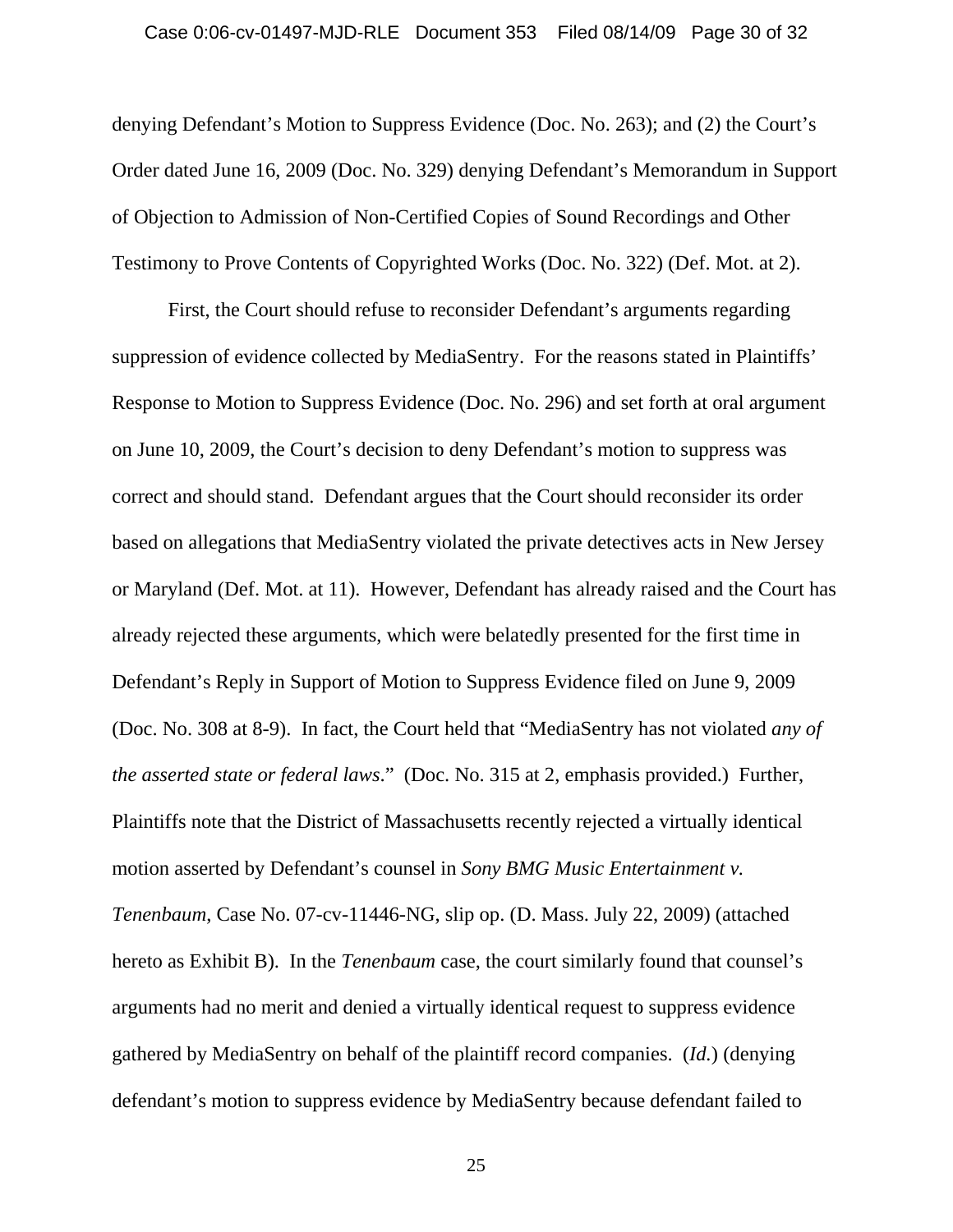#### Case 0:06-cv-01497-MJD-RLE Document 353 Filed 08/14/09 Page 31 of 32

show MediaSentry violated any law in gathering evidence to be used in the case.) Accordingly, this Court's decision to deny Defendant's motion to suppress was correct and should be upheld.

Second, Defendant offers no new evidence regarding her objection to admission of non-certified copies of the sound recordings at issue. For the reasons stated in Plaintiffs' Brief in Opposition to Defendant's Motion to Exclude Evidence of the Sound Recordings Deposited with the Copyright Office (Doc. No. 326) and set forth at oral argument before the Court on June 16, 2009, Plaintiffs respectfully submit the Court correctly decided this issue at that time and there is no basis to reconsider it now.

### **CONCLUSION**

WHEREFORE, Plaintiffs ask that Defendant's Motion be denied. However, if the Court concludes, contrary to Plaintiffs' position, that some remittitur is appropriate, Plaintiffs will consider accepting such a remittitur as discussed herein.